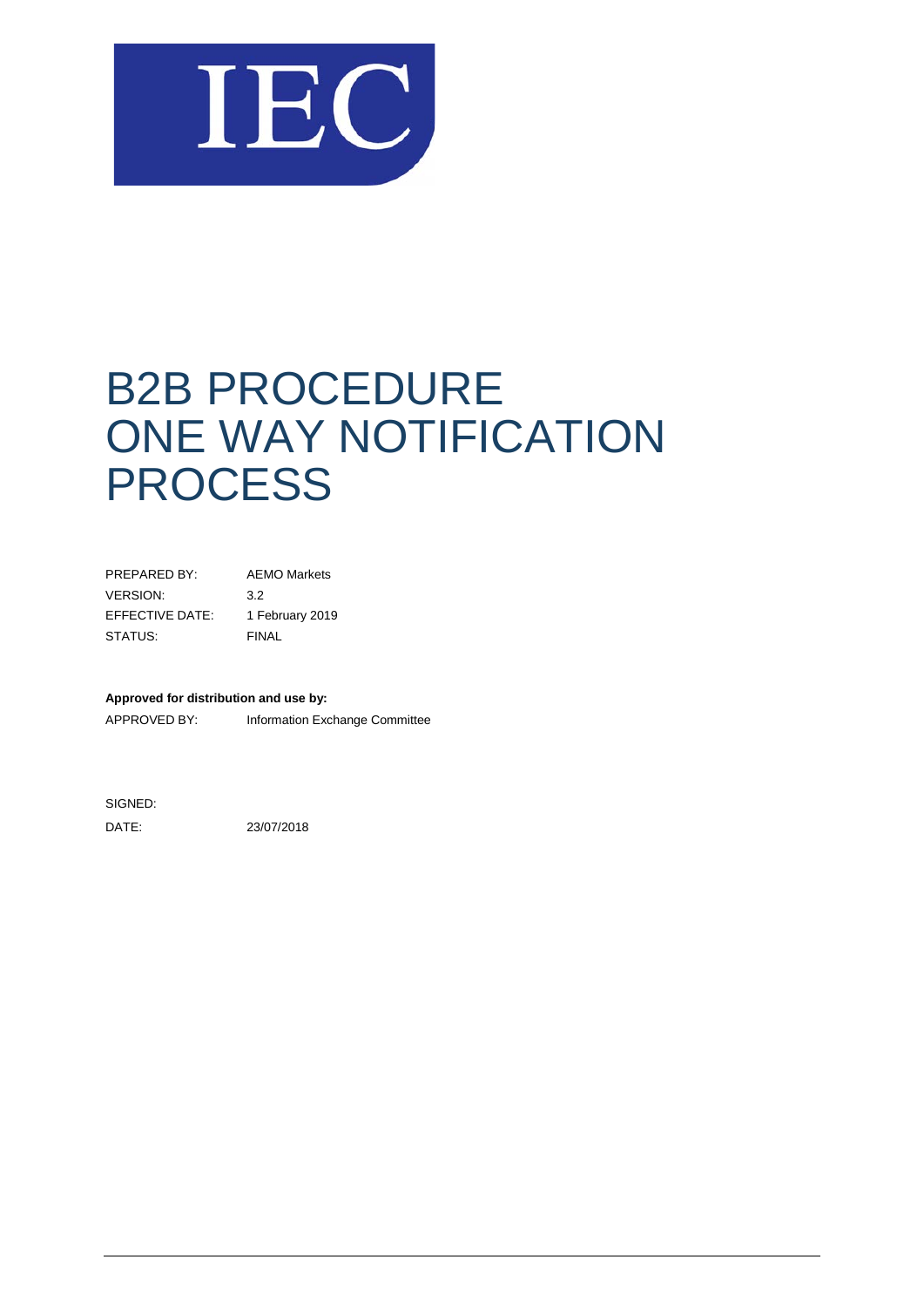

### **VERSION RELEASE HISTORY**

| <b>Version</b> | Date       | <b>Author</b> | <b>Comments</b>                                                                                                                                                                                                                                                                                                                                          |
|----------------|------------|---------------|----------------------------------------------------------------------------------------------------------------------------------------------------------------------------------------------------------------------------------------------------------------------------------------------------------------------------------------------------------|
| 2.0            | 13/11/2013 | <b>AEMO</b>   | Updated version numbers and release date to retain version numbering with<br>other B2B Procedures.                                                                                                                                                                                                                                                       |
| 2.1            | 15/05/2014 | AEMO          | Updated version numbers and release date to retain version numbering with<br>other B2B Procedures.                                                                                                                                                                                                                                                       |
| 2.2            | 21/11/2014 | AEMO          | Updated version numbers and release date to retain version numbering with<br>other B2B Procedures.                                                                                                                                                                                                                                                       |
| 3.0            | 6/3/2017   | AEMO          | Updated following:<br>National Electricity Amendment (Expanding Competition in Metering and<br>$\bullet$<br>Related Services) Rule 2015 No. 12;<br>National Electricity Amendment (Embedded Networks) Rule 2015 No. 15;<br>$\bullet$<br>and<br>National Electricity Amendment (Updating the Electricity B2B)<br>$\bullet$<br>Framework) Rule 2016 No. 6. |
| 3.1            | 1/12/2017  | AEMO          | Updated for the IEC B2B Errata                                                                                                                                                                                                                                                                                                                           |
| 3.2            | 1/02/2019  | AEMO          | Updated version numbers and release date to retain version numbering with<br>other B2B Procedures.                                                                                                                                                                                                                                                       |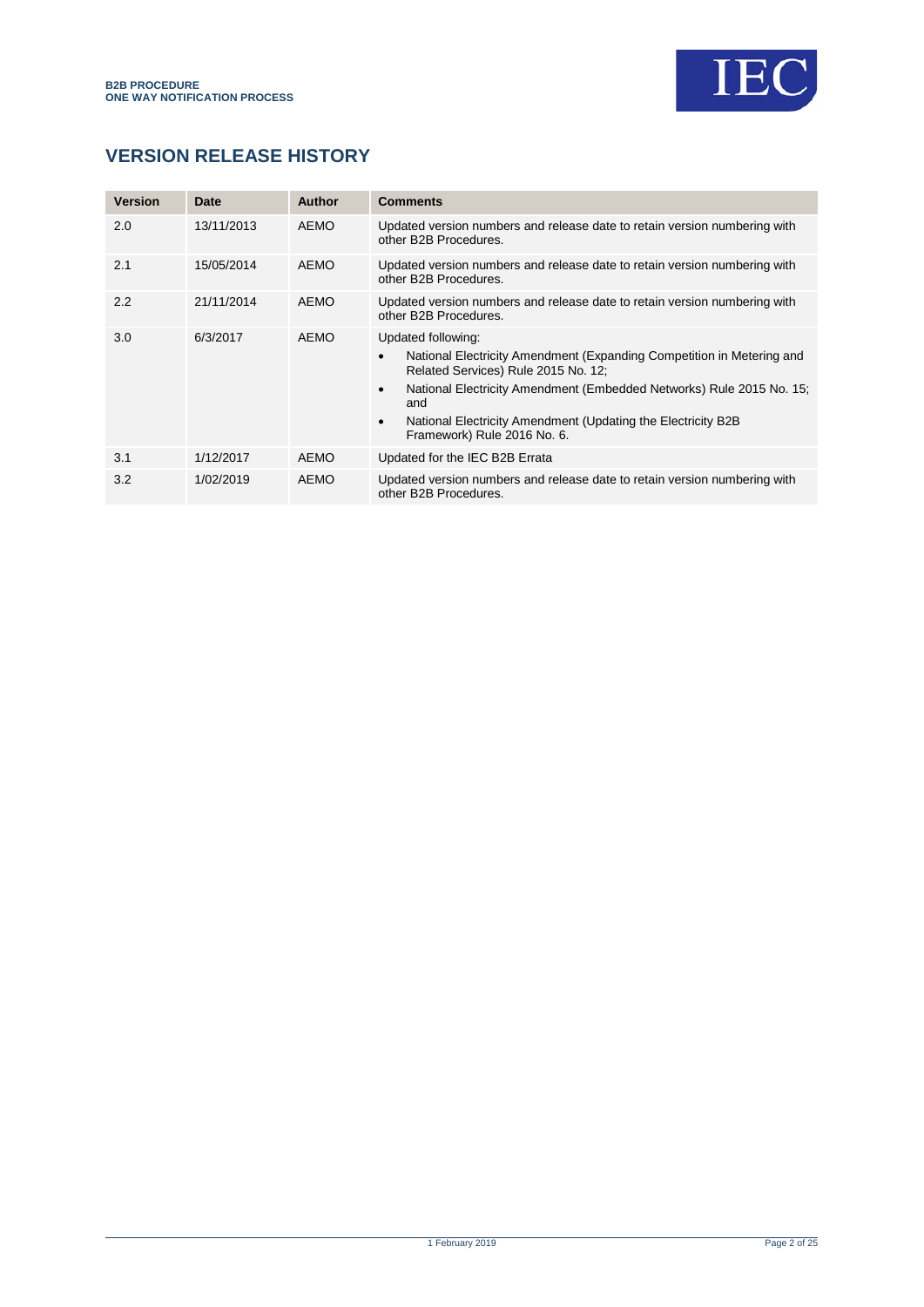

### **CONTENTS**

| 1                | <b>INTRODUCTION</b>                                  | 4              |
|------------------|------------------------------------------------------|----------------|
| 1.1              | <b>Purpose and Scope</b>                             | $\overline{4}$ |
| 1.2 <sub>1</sub> | Definitions and Interpretation                       | $\overline{4}$ |
| 1.3              | <b>Related Documents</b>                             | $\overline{4}$ |
| 1.4              | <b>Guidance Notes</b>                                | 6              |
| $\mathbf{2}$     | <b>BUSINESS PROCESS</b>                              | 7              |
| 2.1              | One Way Notification Types                           | $\overline{7}$ |
| 2.2              | Acknowledging One Way Notifications                  | 8              |
| $\mathbf{3}$     | <b>PROCESS DIAGRAMS AND TIMING REQUIREMENTS</b>      | 9              |
| 3.1              | <b>All Transactions</b>                              | 9              |
| 4                | <b>TRANSACTIONS</b>                                  | 10             |
| 4.1              | Notifications with CSV Payloads                      | 10             |
| 4.2              | Transactions with aseXML                             | 14             |
| 5                | <b>BUSINESSACCEPTANCE/REJECTION TRANSACTION DATA</b> | 24             |
| 5.1              | Applicable events                                    | 25             |

### **TABLES**

| Table 1  |  |
|----------|--|
| Table 2  |  |
| Table 3  |  |
| Table 4  |  |
| Table 5  |  |
| Table 6  |  |
| Table 7  |  |
| Table 8  |  |
| Table 9  |  |
| Table 10 |  |
|          |  |
| Table 12 |  |
| Table 13 |  |
|          |  |
|          |  |

## **FIGURES**

|--|--|--|--|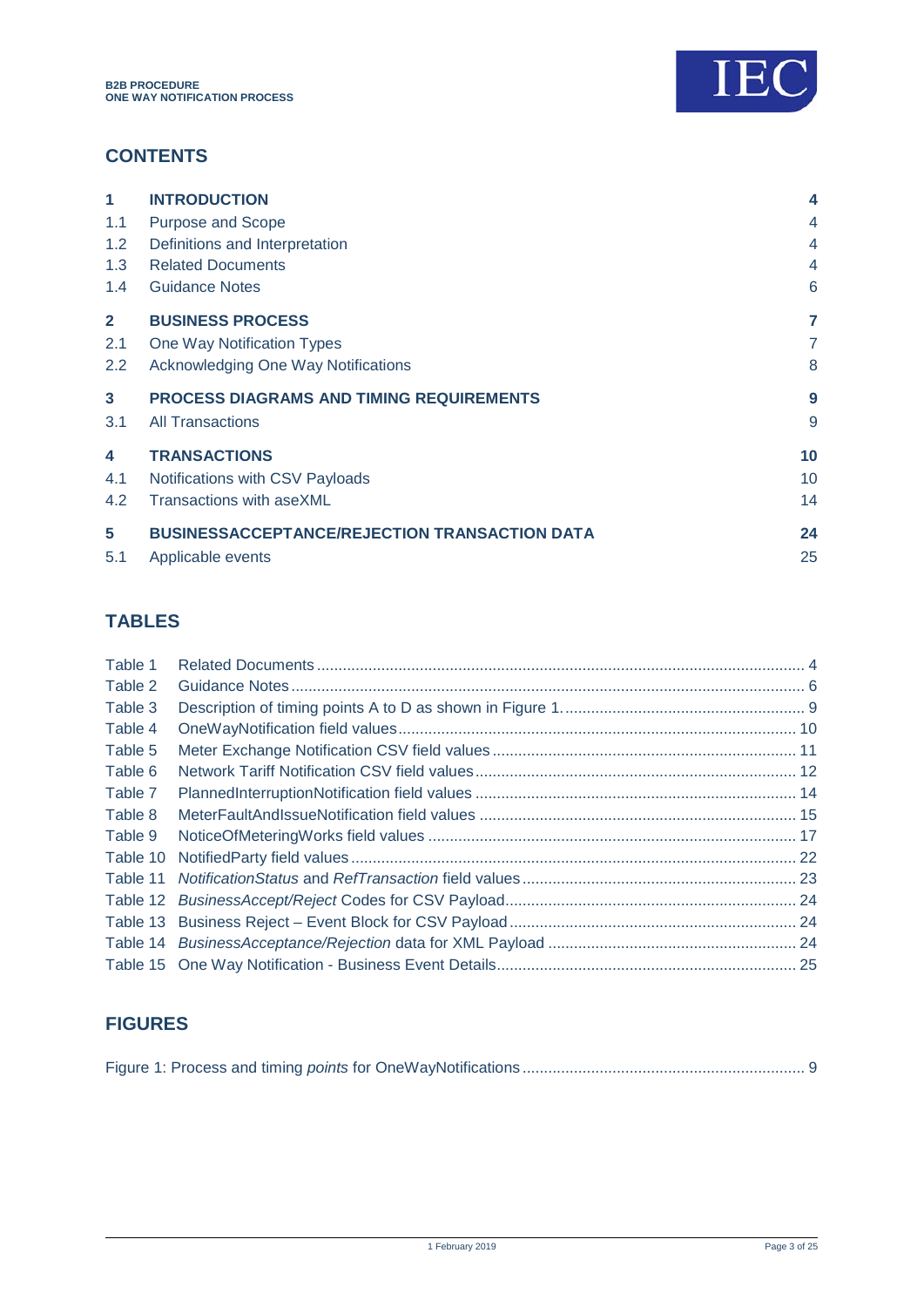

### <span id="page-3-0"></span>**1 INTRODUCTION**

#### <span id="page-3-1"></span>**1.1 Purpose and Scope**

- (a) This B2B Procedure: One Way Notification Process is published by AEMO in accordance with clause 7.17.3 of the NER.
- (b) It details the processes and data requirements concerning the use of One Way Notifications. It enables Participants to send information to each other regarding:
	- (i) tariff changes;
	- (ii) *metering* changes;
	- (iii) planned interruptions; and
	- (iv) issuing a notification of a service order to a notified party.
- (c) This Procedure has effect only for the purposes set out in the NER. The NER and National Electricity Law prevail over this procedure to the extent of any inconsistency.

### <span id="page-3-2"></span>**1.2 Definitions and Interpretation**

- (a) The Retail Electricity Market Procedures Glossary and Framework:
	- (i) is incorporated into and forms part of this Procedure; and
	- (ii) should be read with this Procedure.
- (b) In the event of any inconsistency between this Procedure and the B2B Procedure Technical Delivery Specification, unless this Procedure provides otherwise, the B2B Procedure Technical Delivery Specification shall prevail to the extent of the inconsistency.
- (c) All times (related to the conduct of the work) refer to the local time for the Site (where the work requested is to be carried out). Local time is inclusive of daylight saving time changes.

### <span id="page-3-3"></span>**1.3 Related Documents**

#### <span id="page-3-4"></span>**Table 1 Related Documents**

| Title                                                                  | Location                                                                                                                   |
|------------------------------------------------------------------------|----------------------------------------------------------------------------------------------------------------------------|
| Retail Electricity Market Procedures -<br>Glossary and Framework       | http://www.aemo.com.au/Electricity/National-Electricity-Market-<br>NEM/Retail-and-metering/Glossary-and-Framework          |
| <b>B2B Procedure Technical Delivery</b><br>Specification               | http://www.aemo.com.au/Electricity/National-Electricity-Market-<br>NEM/Retail-and-metering/Business-to-business-procedures |
| <b>B2B Procedure Service Order Process</b>                             | http://www.aemo.com.au/Electricity/National-Electricity-Market-<br>NEM/Retail-and-metering/Business-to-business-procedures |
| <b>B2B Procedure Meter Data Process</b>                                | http://www.aemo.com.au/Electricity/National-Electricity-Market-<br>NEM/Retail-and-metering/Business-to-business-procedures |
| B2B Procedure Customer and Site Details<br><b>Notification Process</b> | http://www.aemo.com.au/Electricity/National-Electricity-Market-<br>NEM/Retail-and-metering/Business-to-business-procedures |
| Metrology Procedure: Part A                                            | http://www.aemo.com.au/Electricity/National-Electricity-Market-<br>NEM/Retail-and-metering                                 |
| <b>B2B Guide</b>                                                       | http://www.aemo.com.au/Electricity/National-Electricity-Market-<br>NEM/Retail-and-metering/Business-to-business-procedures |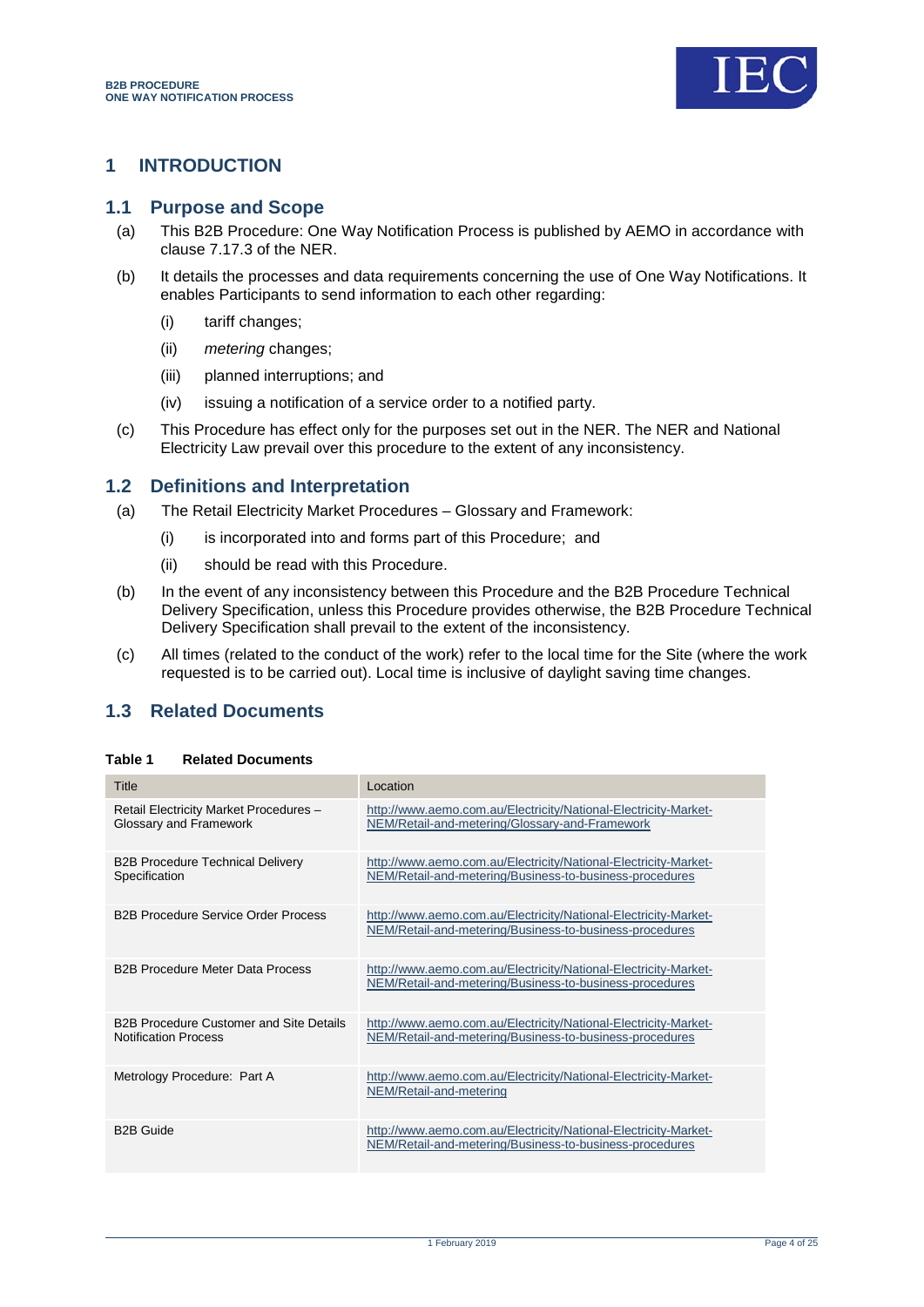

| Title                                  | Location                                                         |
|----------------------------------------|------------------------------------------------------------------|
| <b>MSATS procedures CATS Procedure</b> | http://www.aemo.com.au/Electricity/National-Electricity-Market-  |
| Principles and Obligations             | NEM/Retail-and-metering/Market-Settlement-and-Transfer-Solutions |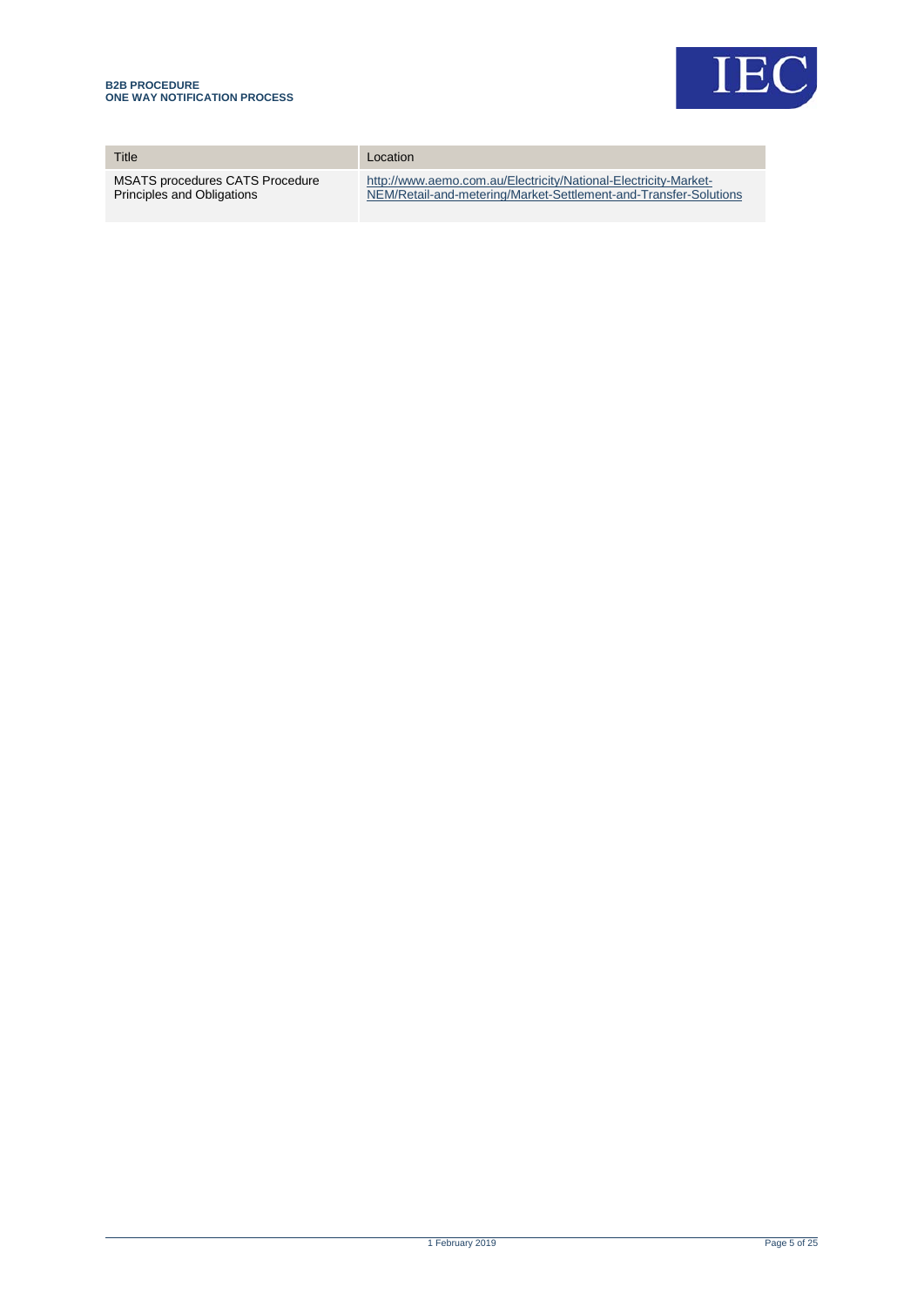

### <span id="page-5-0"></span>**1.4 Guidance Notes**

- (a) This document contains Guidance Notes that provides the reader with a reference point where an obligation for services is provided for in the NEM.
- (b) A number of timing requirements that represent common industry practice have also been included. These timings are not associated with the communication of B2B transactions, do not have a head of power and are not enforceable.
- (c) Guidance Notes are indicated by the use of [Guidance Note #] at the commencement of the clause in this procedure and highlighted in grey.
- (d) The table below lists the document or documents for reference.

#### <span id="page-5-1"></span>**Table 2 Guidance Notes**

| Reference          | <b>Document Name</b>                                                                                                      |
|--------------------|---------------------------------------------------------------------------------------------------------------------------|
| [Guidance Note 1]  | This is an accepted or common industry practice that does not reference a<br>specific legal or jurisdictional requirement |
| [Guidance Note 2]  | National Energy Retail Rules (NERR)                                                                                       |
| [Guidance Note 3]  | Service Level Procedure Metering Data Provider Services                                                                   |
| [Guidance Note 4]  | <b>National Electricity Rules (NER)</b>                                                                                   |
| [Guidance Note 5]  | Essential Services Commission (ESC) Electricity Distribution Code (Victoria)                                              |
| [Guidance Note 6]  | Service Level Procedure Metering Provider Services                                                                        |
| [Guidance Note 7]  | Victorian Electricity Distributors Service & Installation Rules                                                           |
| [Guidance Note 8]  | SA Power Networks Service & Installation Rules                                                                            |
| [Guidance Note 9]  | Electricity Distribution Network Code (Queensland)                                                                        |
| [Guidance Note 10] | Metrology Procedure – Part A and Part B                                                                                   |
| [Guidance Note 11] | Electricity Distribution Code (South Australia)                                                                           |
| [Guidance Note 12] | <b>MSATS Procedures: CATS Procedure Principles and Obligations</b>                                                        |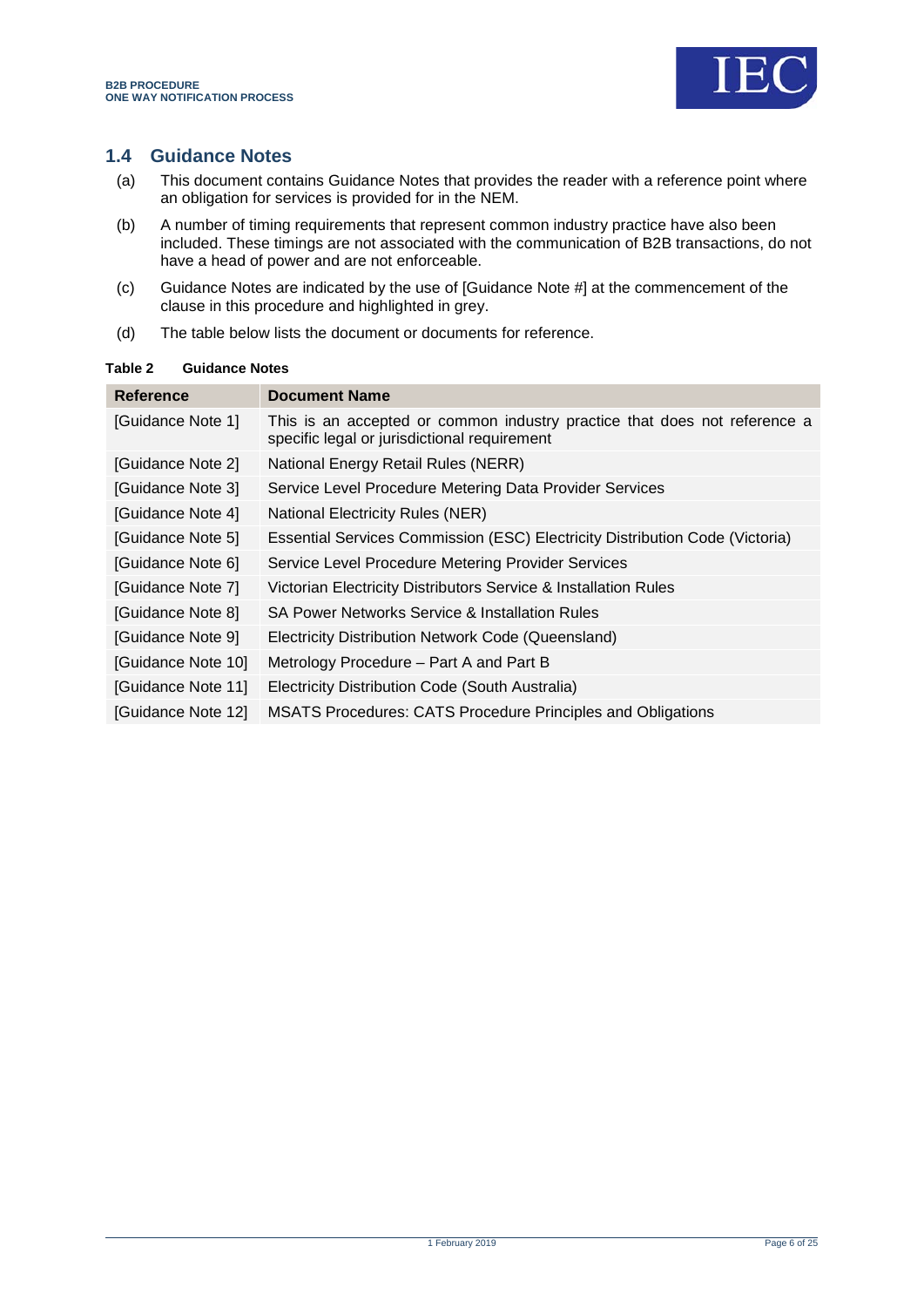

### <span id="page-6-0"></span>**2 BUSINESS PROCESS**

### <span id="page-6-1"></span>**2.1 One Way Notification Types**

(a) The One Way Notification process enables Participants to send information or messages to other Participants in a single transaction for one or more *NMI*s via CSV or XML.

#### **2.1.1 Notifications with CSV Payload**

- (a) Meter Exchange Notification (MXN) The Initiator may use this notification to provide selected information to a Recipient for planned mass *meter* replacements.
- (b) Network Tariff Notification (NTN) The Initiator may use this notification to inform a Recipient of a proposed Network Tariff change.

#### **2.1.2 Transactions using XML**

- (a) PlannedInteruptionNotification The Initiator may use this transaction to inform a Recipient of a planned interruption to supply at a site.
- (b) MeterFaultAndIssueNotification The Initiator may use this transaction to send information relating to a meter fault or issue to a Recipient. This includes *meter* faults and *meters* that require changes due to the *meter* not meeting Metrology requirements. The transaction includes optional fields to allow a non-regulated Metering Provider to propose the installation/replacement timing for the affected meters.
- (c) NoticeOfMeteringWorks The Initiator may use this transaction to inform a Recipient of the completion of *meter* works (including *Network Devices*) at a Site.
- (d) NotifiedParty The Initiator may use this transaction for notifications of service order requests and responses to and from Notified Parties. For clarification on the use of this transaction, please refer to the B2B Procedure Service Order Process, Technical Delivery Specification and the B2B Guide.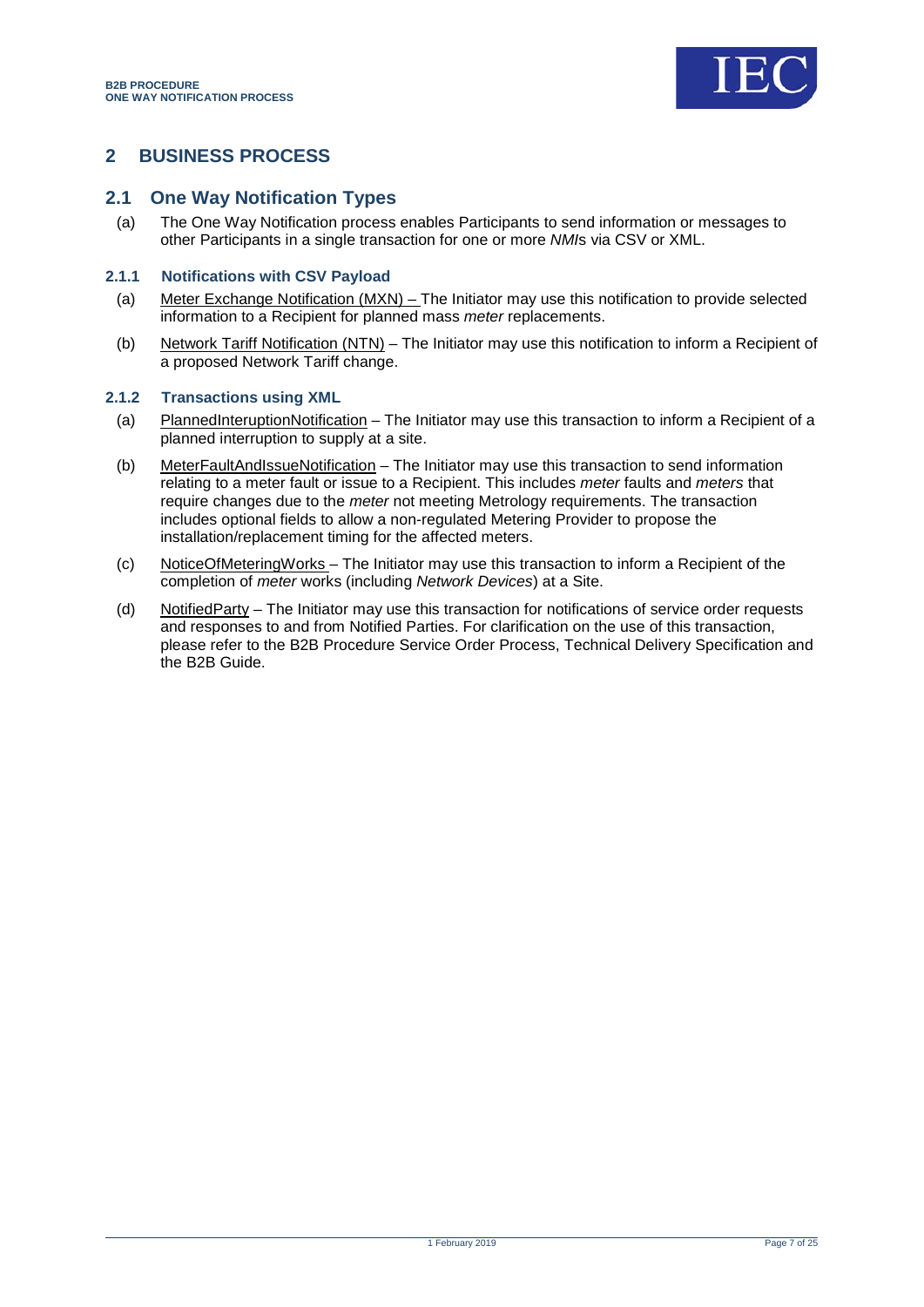

### <span id="page-7-0"></span>**2.2 Acknowledging One Way Notifications**

- (a) Upon receipt of any One Way Notification, a Recipient must return a *BusinessReceipt* to confirm the receipt of that One Way Notification.
- (b) The Recipient must then send a *BusinessAcceptance/Rejection* to the Initiator as follows:
	- (i) A *BusinessAcceptance/Rejection* with *Status* of "Accept" is to be used to indicate acceptance of the B2B Transaction, including the format and content of the Business Document and that the entire file has been accepted.
	- (ii) A *BusinessAcceptance/Rejection* with *Status* of "Reject" is to be used to indicate rejection of the B2B Transaction, including the format of the Business Document and the business content.
	- (iii) If the file format is invalid, the Initiator must resolve the problem and send a new Business Document if appropriate.
	- (iv) See section [5](#page-23-0) for *BusinessAcceptance/Rejection* format.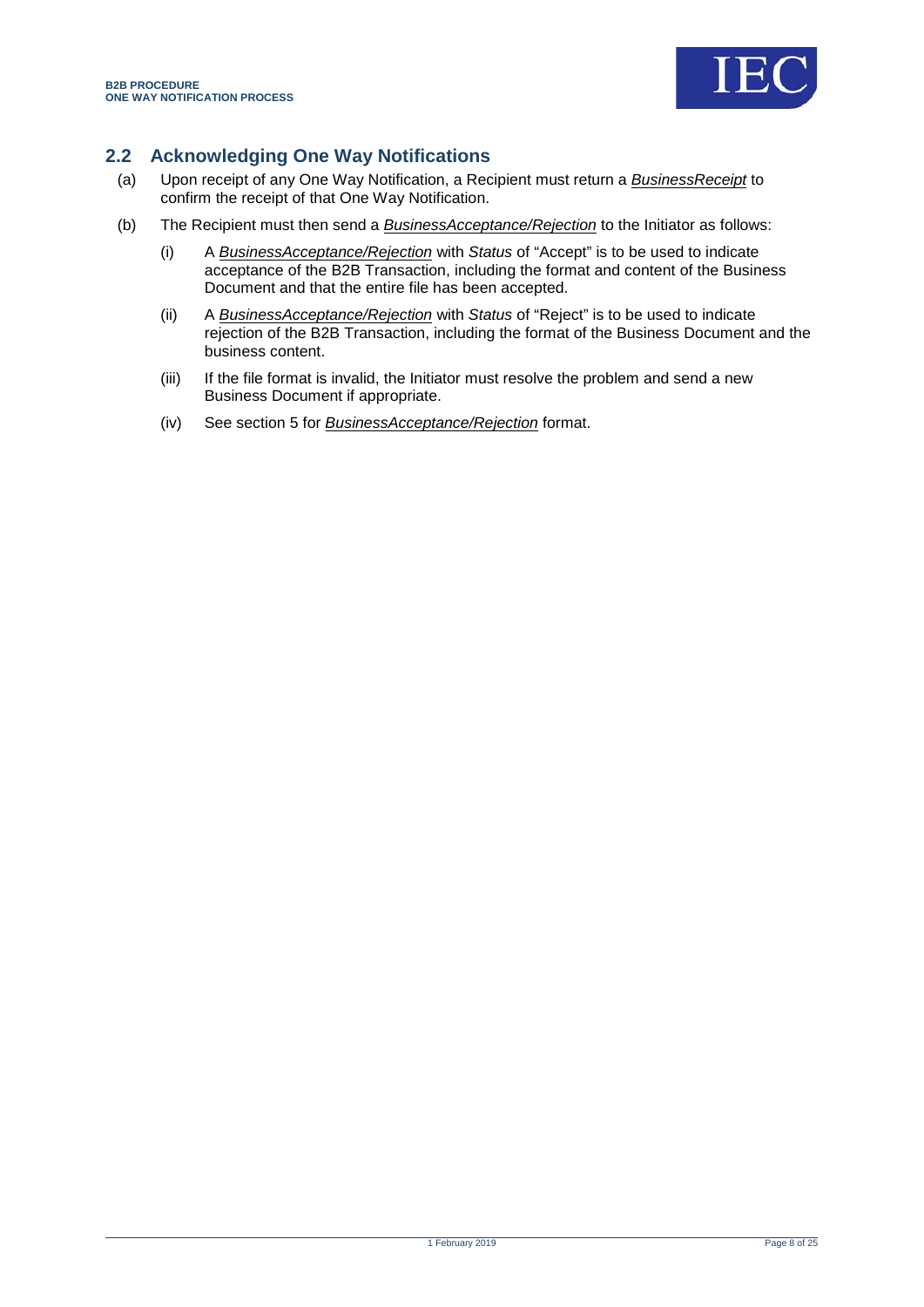

### <span id="page-8-0"></span>**3 PROCESS DIAGRAMS AND TIMING REQUIREMENTS**

- (a) The transactions associated with this overall Procedure and the process and timing points are the same for each message type.
- (b) The below process and timing points only applies for the NotifiedParty transaction where the Initiator has elected to manage notifications to Notified Parties separately i.e. the *NotifiedPartyID* is not populated in the related ServiceOrderRequest.
- (c) If the NotifiedParty transaction is triggered by including the *NotifiedPartyID* in the ServiceOrderRequest, refer to the B2B Technical Delivery Specification and B2B Service Order Procedure for process and timings.

### <span id="page-8-1"></span>**3.1 All Transactions**

#### <span id="page-8-3"></span>**Figure 1: Process and timing points for One Way Notifications**



<span id="page-8-2"></span>**Table 3 Description of timing points A to D as shown i[n Figure 1: .](#page-8-3)**

| <b>Timing Point</b> | <b>Definition</b>                                                                                                                             |
|---------------------|-----------------------------------------------------------------------------------------------------------------------------------------------|
| A                   | This is the point when the Initiator determines they need to initiate a notification for a connection point or<br>a set of connection points. |
| в                   | This is the point when the Initiator sends the relevant OneWayNotification transaction for a NMI or a set of<br>NM/s to the Recipient.        |
| C                   | This is the point when the Recipient sends the <i>BusinessReceipt</i> to the Initiator                                                        |
| D                   | This is the point when the Recipient sends the BusinessAcceptance/Rejection to the Initiator.                                                 |

- (a) When using these transactions they must be sent to enable affected parties to meet relevant regulatory obligations.
- (b) [Guidance Note 2] PlannedInterruptionNotification must be sent at least 4 business days before the date of the expected interruption.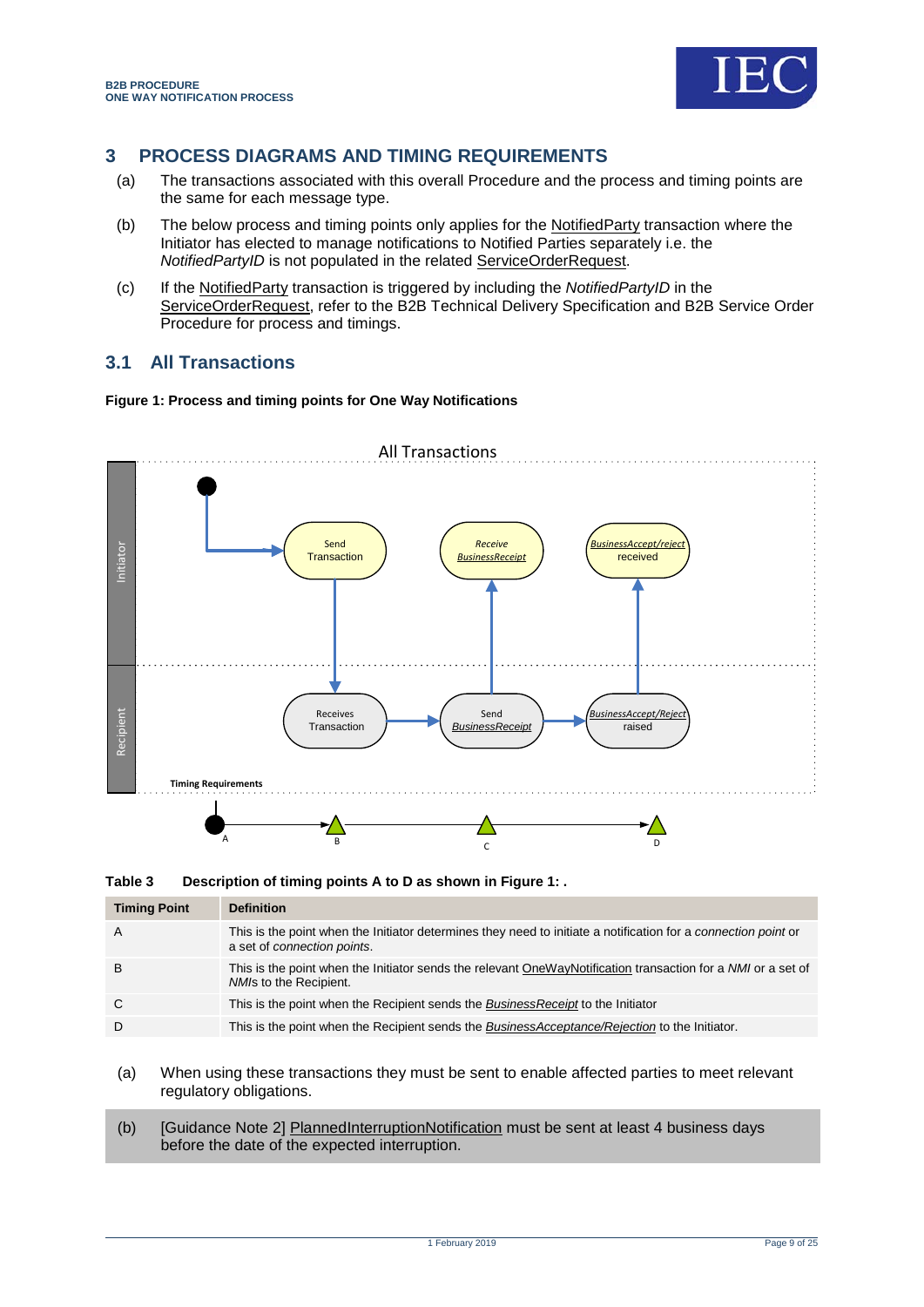

(c) [Guidance Note 6] NoticeOfMeteringWorks must be sent within 2 business days of the work being completed.

### <span id="page-9-0"></span>**4 TRANSACTIONS**

Key

- $M =$  Mandatory (must be provided in all situations).
- $R$  = Required (must be provided if this information is available or has changed).
- $O =$  Optional (may be provided and should be used if provided).
- $N = Not required (not required and may be ignored if provided).$

### <span id="page-9-1"></span>**4.1 Notifications with CSV Payloads**

#### **4.1.1 Notification Details**

- (a) There is a pre-defined *CSVNotificationDetail* for each of the following message names;
	- (i) Meter Exchange Notification (MXN)
	- (ii) Network Tariff Notification (NTN)

#### **4.1.2 Header Data**

- (a) The OneWayNotification transaction must only contain a single *CSVNotificationDetail* payload.
- (b) Participants must ensure that the OneWayNotification conforms with the usage, format and definitional rules detailed in the Table 4:

| <b>Field</b>                 | Format              | <b>Use</b> | <b>Definition</b>                                                                                                                                                     |
|------------------------------|---------------------|------------|-----------------------------------------------------------------------------------------------------------------------------------------------------------------------|
| InitiatorID                  | VarChar(10)         | M          | Participant ID that initiates the OWNP transaction                                                                                                                    |
| RecipientID                  | VarChar(10)         | M          | Participant ID to whom the data is being provided.                                                                                                                    |
| TransactionGroup             | VarChar(25)         | M          | The OWNP (OneWayNotificationPayload) is provided by the initiating<br>participant. This indicates the type of Business Document.                                      |
| Priority                     | Enumerated<br>Value | M          | Priority value for One Way Notification is "Low".<br>Refer to B2B Technical Delivery Specification                                                                    |
| <b>CSVNotificationDetail</b> | <b>CSVDATA</b>      | M/N        | Contains embedded data for a OneWayNotification.<br>Each transaction can only carry one CSVNotificationDetail payload<br>type.<br>Refer to 4.1.3 & 4.1.4 for details. |

<span id="page-9-2"></span>**Table 4 OneWayNotification field values**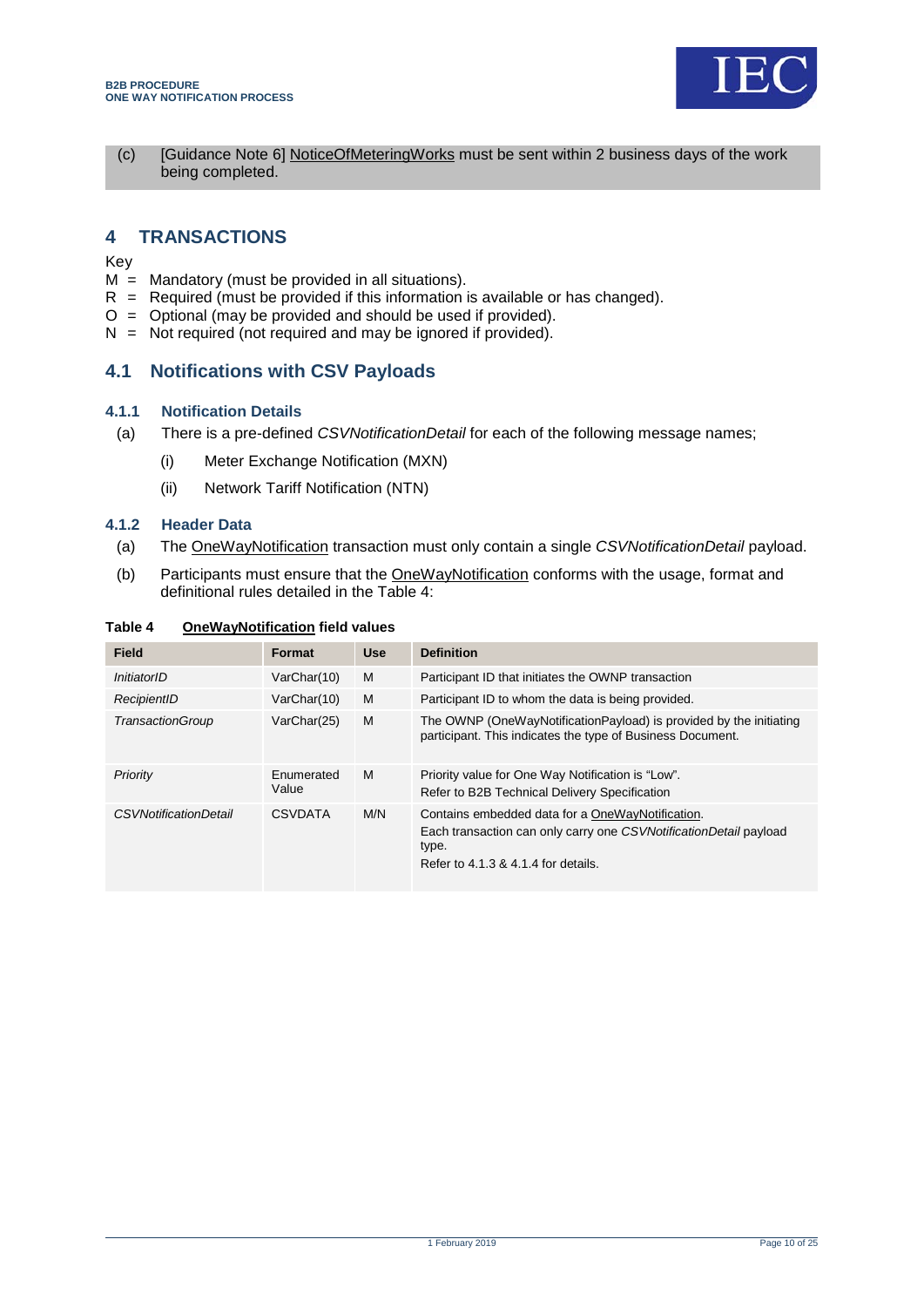

#### **4.1.3 Meter Exchange Notification**

- (a) The Meter Exchange Notification is defined as;
	- (i) Message Type OneWayNotification
	- (ii) Message Name MXN

#### <span id="page-10-0"></span>**Table 5 Meter Exchange Notification CSV field values**

| Column              | <b>Field</b>                  | <b>Format</b> | <b>Use</b> | <b>Definition</b>                                                                                                                                                            |
|---------------------|-------------------------------|---------------|------------|------------------------------------------------------------------------------------------------------------------------------------------------------------------------------|
| Column1             | <b>RECORDINDICATOR</b>        | CHAR(1)       | М          | Indicates the type of record, "I" for information which is the<br>column headings for the CSVNotificationDetail data, and "D"<br>which is the data for the matching heading. |
| Column <sub>2</sub> | <b>RECORDNUMBER</b>           | VARCHAR(5)    | M          | Unique record identifier containing an incrementing row<br>number for each record in the CSVNotificationDetail                                                               |
| Column3             | <b>MESSAGENAME</b>            | CHAR(3)       | M          | The Message Name for Meter Exchange Notification, it is<br>always "MXN".                                                                                                     |
| Column4             | <b>VERSION</b>                | CHAR(1)       | М          | Identifies the version of the CSVNotificationDetail content.<br>For MXN this is "2".                                                                                         |
| Column <sub>5</sub> | <b>NMI</b>                    | CHAR(10)      | M          | NMI where the meter exchange is planned to occur.                                                                                                                            |
| Column <sub>6</sub> | <b>NMICHECKSUM</b>            | CHAR(1)       | М          | NMI Checksum for the NMI.                                                                                                                                                    |
| Column7             | <b>METERSERIALNUMBE</b><br>R. | VARCHAR(12)   | O/N        | <b>Meter Serial ID</b>                                                                                                                                                       |
|                     |                               |               |            | Not Required if all current meters and devices are being<br>exchanged                                                                                                        |
| Column <sub>8</sub> | <b>NOTBEFOREDATE</b>          | DATE(8)       | O          | The earliest date provided to the customer for the meter<br>exchange.                                                                                                        |
|                     |                               |               |            | Format: YYYYMMDD                                                                                                                                                             |
| Column9             | <b>NOTAFTERDATE</b>           | DATE(8)       | O          | The latest date provided to the customer for the meter<br>exchange.                                                                                                          |
|                     |                               |               |            | Format: YYYYMMDD                                                                                                                                                             |
| Column10            | <b>NOTICEDATE</b>             | DATE(8)       | $\circ$    | The date on the notice issued to the customer by the<br>Initiator.                                                                                                           |
|                     |                               |               |            | Format: YYYYMMDD                                                                                                                                                             |
| Column11            | <b>STARTDATE</b>              | DATE(8)       | O          | The proposed start date of the Meter Exchange by the<br>Initiator.                                                                                                           |
|                     |                               |               |            | Format YYYYMMDD                                                                                                                                                              |
| Column12            | <b>STARTTIME</b>              | VARCHAR(4)    | O          | The time the Meter Exchange is proposed for that NMI.<br>Format HHMM                                                                                                         |
| Column13            | <b>ENDDATE</b>                | DATE(8)       | O          | This can be used where the Initiator wants to advise the<br>Recipient that they have a program of works which may go<br>over an extended period.<br>Format YYYYMMDD          |
| Column14            | <b>DURATION</b>               | VARCHAR(5)    | $\circ$    | The duration of the Meter Exchange for that NMI<br>Format HH:MM                                                                                                              |

(b) Example of I & D indicator records for MeterExchangeNotification:

I,RECORDNUMBER,MESSAGENAME,VERSION,NMI,NMICHECKSUM,METERSERIALNUMBER,NOTBEFOREDATE ,NOTAFTERDATE,NOTICEDATE,STARTDATE,STARTTIME,ENDDATE,DURATION

D,1,MXN,2,1234567890,1,87654,20171201,20171222,20171120,20171213,1030,20171213,01 00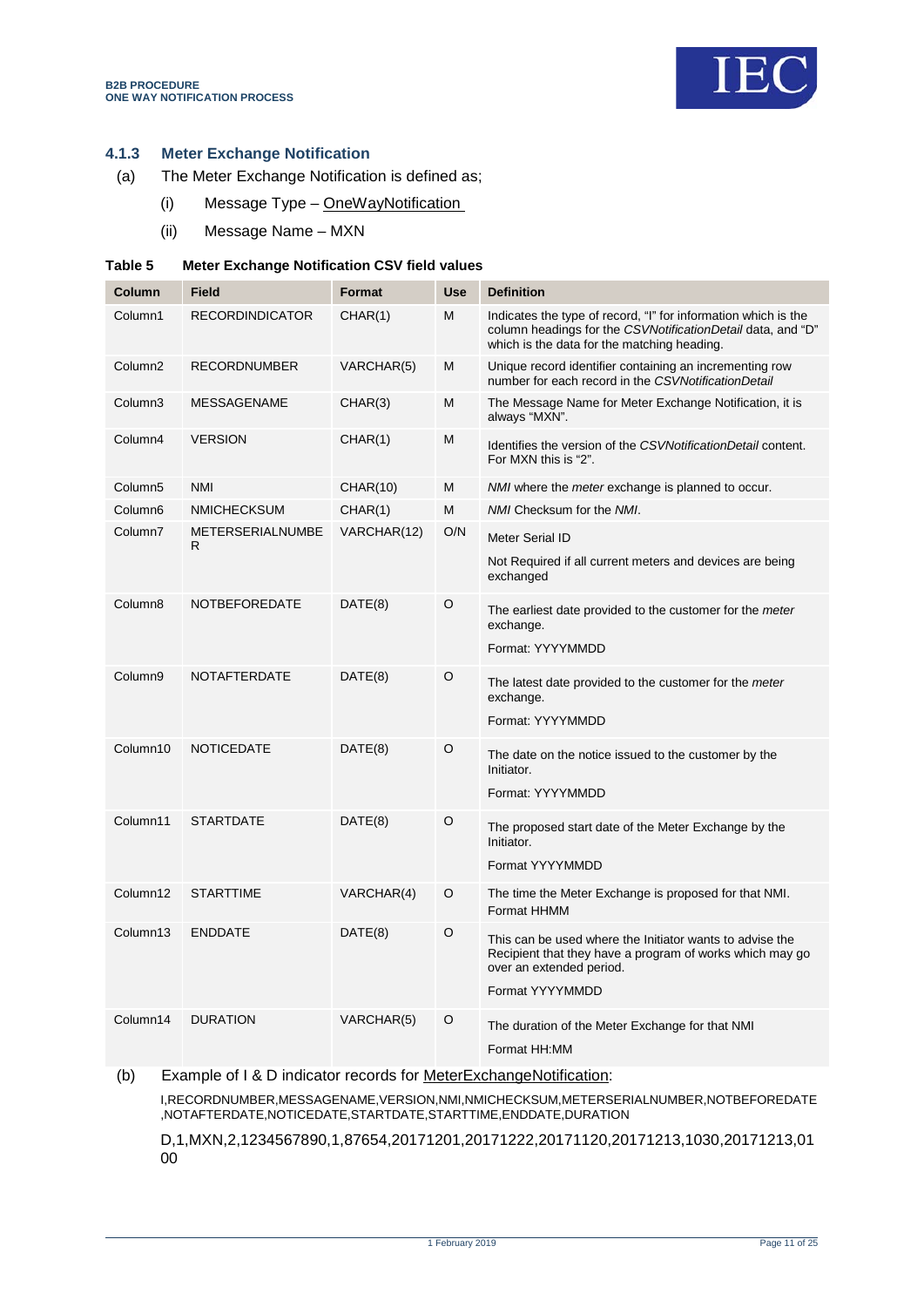

#### **4.1.4 Network Tariff Notification**

- (a) The Network Tariff Notification is defined as;
	- (i) Message Type OneWayNotification
	- (ii) Message Name NTN
- (b) The Initiator should use the allowable values provided where these are applicable to the REASONFORCHANGE and only use 'Other' where none of the standard texts apply.

| Column              | Field                             | Format                  | <b>Use</b> | <b>Definition</b>                                                                                                                                                                                            |
|---------------------|-----------------------------------|-------------------------|------------|--------------------------------------------------------------------------------------------------------------------------------------------------------------------------------------------------------------|
| Column1             | RECORDIN<br><b>DICATOR</b>        | CHAR(1)                 | M          | Indicates the type of record, "I" for information which is the column<br>headings for the CSVNotificationDetail data, and "D" which is the data<br>for the matching heading.                                 |
| Column <sub>2</sub> | RECORDNU<br><b>MBER</b>           | CHAR(5)                 | M          | Unique record identifier containing an incrementing row number for<br>each record in the CSVNotificationDetail                                                                                               |
| Column3             | <b>MESSAGEN</b><br>AME            | VARCHAR(3)              | M          | The Message Name for Network_Tariff_Notification, is always "NTN".                                                                                                                                           |
| Column4             | <b>VERSION</b>                    | CHAR(1)                 | M          | Identifies the version of the CSVNotificationDetail content.<br>For NTN this is "2".                                                                                                                         |
| Column <sub>5</sub> | <b>NMI</b>                        | <b>CHAR(10)</b>         | M          | NMI where the network tariff change is proposed to occur.                                                                                                                                                    |
| Column6             | <b>NMICHECK</b><br><b>SUM</b>     | CHAR(1)                 | M          | NMI Checksum for the NMI.                                                                                                                                                                                    |
| Column7             | METERSER<br>IALNUMBE<br>R         | VARCHAR(12)             | M          | <b>Meter Serial ID</b>                                                                                                                                                                                       |
| Column8             | <b>NMISUFFIX</b>                  | CHAR(2)                 | М          | As defined in the National Metering Identifier Procedure E.g.<br>"11", "E1", "B1", "Q1", "K1".                                                                                                               |
| Column9             | <b>NTPROPOS</b><br><b>EDDATE</b>  | DATE(8)                 | М          | The proposed date of the network tariff change by the Initiator.<br>Format YYYYMMDD                                                                                                                          |
| Column10            | <b>NOTICEEN</b><br><b>DDATE</b>   | DATE(8)                 | R          | The latest date the Initiator can effect a network tariff change without<br>initiating a new Network Tariff Notification.<br>Where application of this procedure is mandatory this date must be<br>provided. |
|                     |                                   |                         |            | Format YYYYMMDD                                                                                                                                                                                              |
| Column11            | <b>PROPOSED</b><br><b>NTC</b>     | VARCHAR(10)             | M          | The new network tariff code being proposed for that<br>NMISUFFIX/Register.                                                                                                                                   |
| Column 12           | <b>REASONFO</b><br><b>RCHANGE</b> | VARCHAR(50)             | M          | The reason for network tariff change. Allowable values:<br>• No Change<br>• DNSP Review<br>• Change of NMI Classification<br>• Retailer/MC Meter Roll Out<br>• Regulator Review<br>• Cust Request<br>• Other |
| Column13            | <b>NOTES</b>                      | <b>VARCHAR</b><br>(240) | M/O        | Free text<br>Mandatory when REASONFORCHANGE 'Other' is used.                                                                                                                                                 |

#### <span id="page-11-0"></span>**Table 6 Network Tariff Notification CSV field values**

(c) For each *NMI* included in a NTN, the Initiator must create individual data (D) records for all network tariffs that will be applicable to the *NMI* post the network tariff change in the *CSVNotificationDetail* payload, whether the network tariff is changing or not.

(d) Example of I & D indicator records for NetworkTariffNotification:

I,RECORDNUMBER,MESSAGENAME,VERSION,NMI,NMICHECKSUM,METERSERIALNUMB ER,NMISUFFIX,NTPROPOSEDDATE,NOTICEENDDATE,PROPOSEDNTC,REASONFORCH ANGE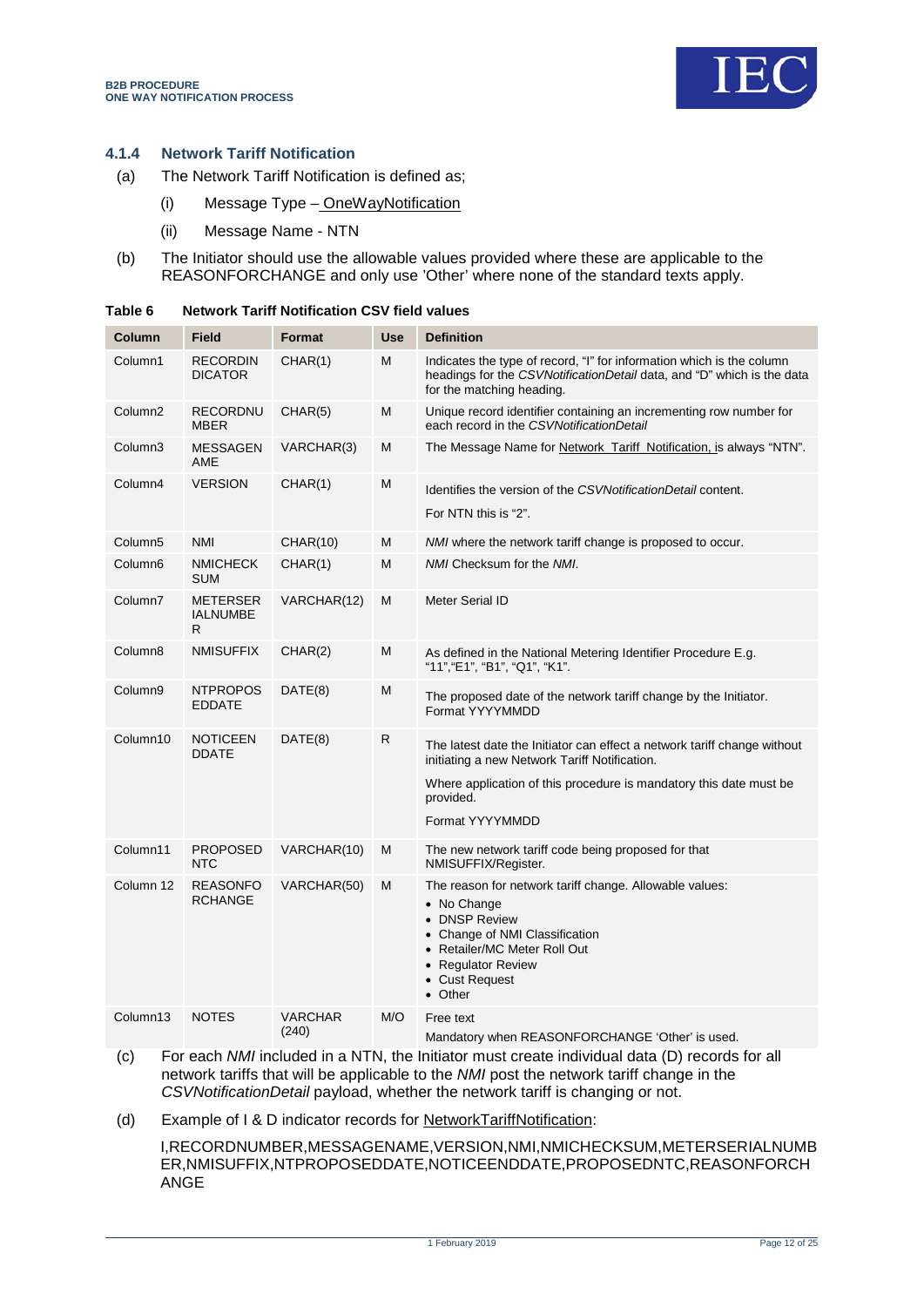D,1,NTN,2,1234567890,1,87654,E1,20171201,20171220,B101,DNSP Review D,2,NTN,2,1234567890,1,87654,E2,20171201,20171220,B102,DNSP Review D,3,NTN,2,1234567890,1,87654,B1,20171201,20171220,NE113,No Change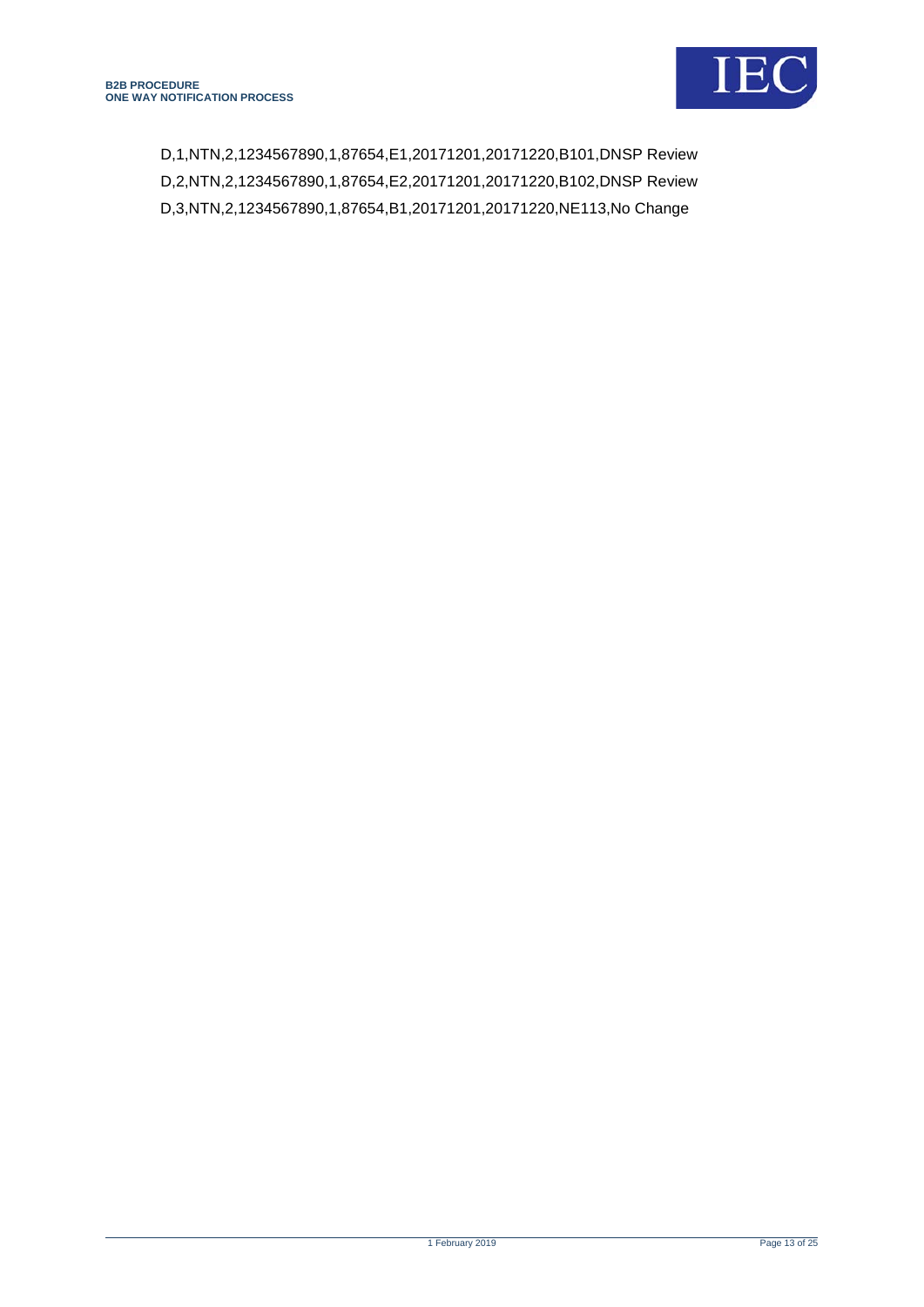

### <span id="page-13-0"></span>**4.2 Transactions with aseXML**

#### **4.2.1 Transaction Details**

- (a) There are four transactions that use aseXML:
	- (i) PlannedInterruptionNotification
	- (ii) MeterFaultAndIssueNotification
	- (iii) NoticeofMeteringWorksNotification
	- (iv) NotifiedParty

#### Key

- $M =$  Mandatory (must be provided in all situations).
- $R$  = Required (must be provided if this information is available or has changed).
- O = Optional (may be provided and should be used if provided).
- $N = Not required (not required and may be ignored if provided).$

#### **4.2.2 PlannedInterruptionNotification Data**

(a) The Initiator should use the allowable values provided where these are applicable to the

<span id="page-13-1"></span>

| (a)<br>The initiator should use the allowable values provided where these are applicable to the<br>REASONFORINTER and only use 'Other' where none of the standard texts apply. |                         |            |                                                                                                                                                                                                                                                      |  |  |
|--------------------------------------------------------------------------------------------------------------------------------------------------------------------------------|-------------------------|------------|------------------------------------------------------------------------------------------------------------------------------------------------------------------------------------------------------------------------------------------------------|--|--|
| Table 7<br><b>PlannedInterruptionNotification field values</b>                                                                                                                 |                         |            |                                                                                                                                                                                                                                                      |  |  |
| <b>Field</b>                                                                                                                                                                   | Format                  | <b>Use</b> | <b>Definition</b>                                                                                                                                                                                                                                    |  |  |
| <b>NMI</b>                                                                                                                                                                     | Char(10)                | M          | NMI where the planned interruption to supply is proposed to occur.                                                                                                                                                                                   |  |  |
| <b>NMIChecksum</b>                                                                                                                                                             | Char(1)                 | N          | NMI Checksum for the NMI.                                                                                                                                                                                                                            |  |  |
| <b>StartDate</b>                                                                                                                                                               | <b>DATE</b>             | М          | The proposed start date of the planned interruption to <i>supply</i> by the Initiator.                                                                                                                                                               |  |  |
| <b>StartTime</b>                                                                                                                                                               | <b>TIME</b>             | М          | The time the planned interruption to supply is proposed for that NMI.                                                                                                                                                                                |  |  |
| EndDate                                                                                                                                                                        | <b>DATE</b>             | O          | This can be used where the Initiator wants to advise the Recipient that they<br>have a program of works which may go over an extended period.                                                                                                        |  |  |
| Duration                                                                                                                                                                       | VARCHAR(5) M            |            | The duration of the planned interruption to supply for that NMI<br>Format HH:MM                                                                                                                                                                      |  |  |
| <b>ReasonForInter</b>                                                                                                                                                          | VARCHAR(50 O            |            | The reason for planned interruption.<br>Allowed values:<br>• Meter Exchange - Individual<br>• Meter Exchange - Rollout<br>• Meter Replacement - Family Maintenance<br>• Meter Test<br>• Meter Fault Investigation<br>• Distribution Works<br>• Other |  |  |
| <b>Notes</b>                                                                                                                                                                   | <b>VARCHAR</b><br>(240) | M/O        | Free text<br>Mandatory when ReasonForInter 'Other' is used.                                                                                                                                                                                          |  |  |
|                                                                                                                                                                                |                         |            |                                                                                                                                                                                                                                                      |  |  |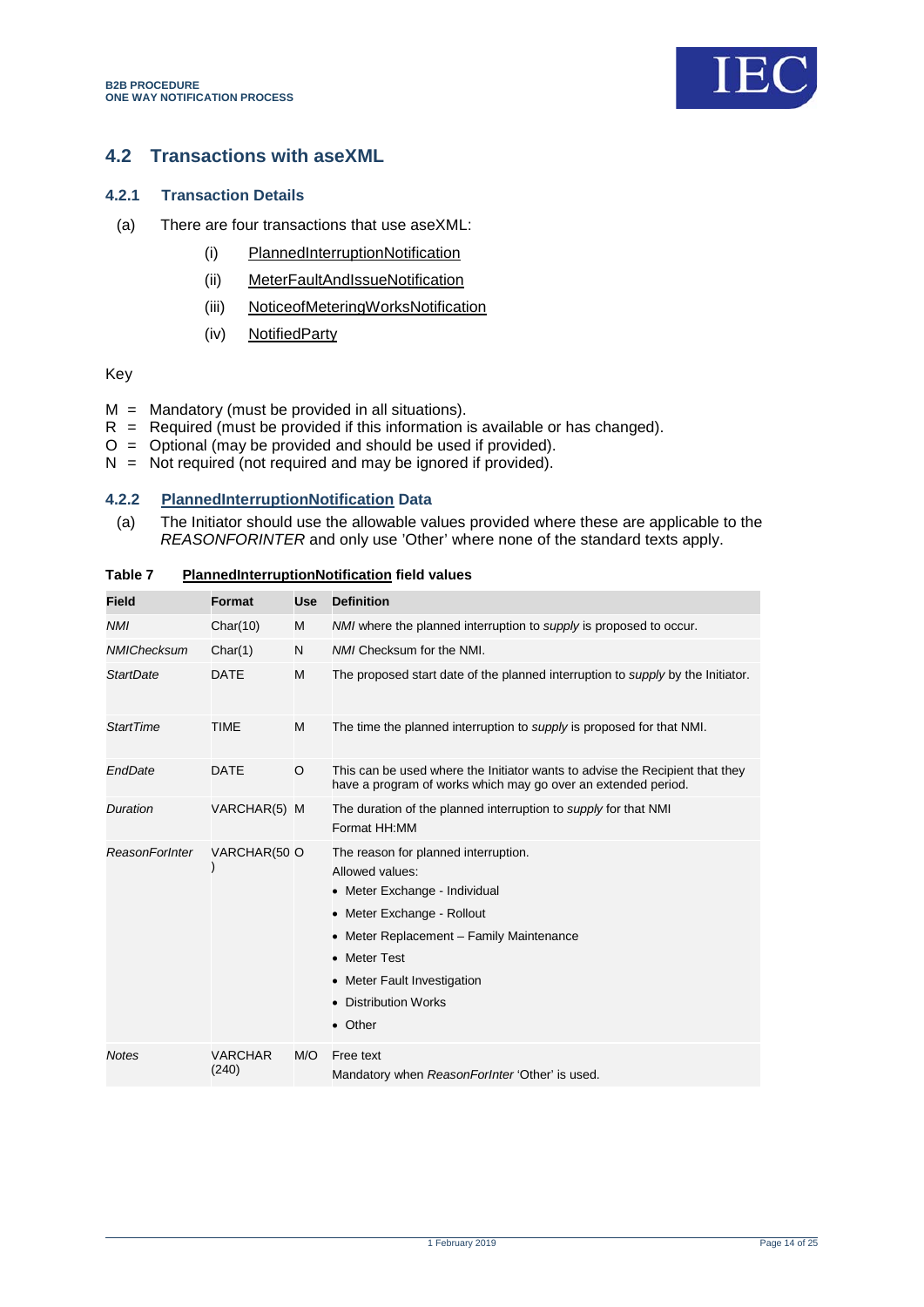

### **4.2.3 MeterFaultAndIssueNotification Data**

- (a) The Initiator should use the allowable values provided where these are applicable to the *REASONFORNOTICE* and only use other where none of the standard texts apply.
- (b) [Guidance Note 1 and Guidance Note 4] The Initiator may use this notification to notify the Recipient of a *metering installation* malfunction.

| <b>Field</b>                 | Format                 | <b>Use</b> | <b>Definition</b>                                                                                                                                                                                                          |  |
|------------------------------|------------------------|------------|----------------------------------------------------------------------------------------------------------------------------------------------------------------------------------------------------------------------------|--|
| <b>NMI</b>                   | CHAR(10)               | M          | NMI where the <i>meter</i> fault or issue has occurred.                                                                                                                                                                    |  |
| <b>NMIChecksu</b><br>m       | CHAR(1)                | N          | NMI Checksum for the NMI.                                                                                                                                                                                                  |  |
| Date                         | <b>DATE</b>            | M          | The date of the <i>meter</i> fault or issue was identified by the Initiator.                                                                                                                                               |  |
| <b>StartDate</b>             | <b>DATE</b>            | $\circ$    | Can be used by the Initiator to inform the recipient of an intended exchange date if<br>the Initiator is intending to offer an meter exchange service.                                                                     |  |
| <b>StartTime</b>             | <b>TIME</b>            | $\circ$    | Can be used by the Initiator to inform the recipient of the intended exchange time<br>window if the Initiator is intending to offer an meter exchange service                                                              |  |
| EndDate                      | <b>DATE</b>            | $\circ$    | Can be used by the Initiator to inform the recipient of the end of the proposes<br>exchange window if the Initiator is intending to offer an meter exchange service.                                                       |  |
| Duration                     | VARCHAR(5)             | $\circ$    | The duration of the Meter Exchange for that NMI<br>Format HH:MM                                                                                                                                                            |  |
| SupplyOn                     | <b>YESNO</b>           | M          | An indicator as to whether supply is available at the Site.<br>Allowed values:<br>Yes<br><b>No</b><br>$\bullet$                                                                                                            |  |
| <b>SupplyOff</b>             | <b>CHAR (40)</b>       | M/N        | An indicator to advise what method was used to de-energise the site.<br>Allowed values:<br>• Remove Fuse<br>• Remote<br>• Local Meter Disconnection<br>· Pillar-Box Pit Or Pole-Top<br>Mandatory when SUPPLYON value is No |  |
| <b>MeterSerial</b><br>Number | <b>VARCHAR</b><br>(12) | $\circ$    | Meter Serial ID.<br>This field repeats to allow the reporting of multiple Meters.                                                                                                                                          |  |

<span id="page-14-0"></span>**Table 8 MeterFaultAndIssueNotification field values**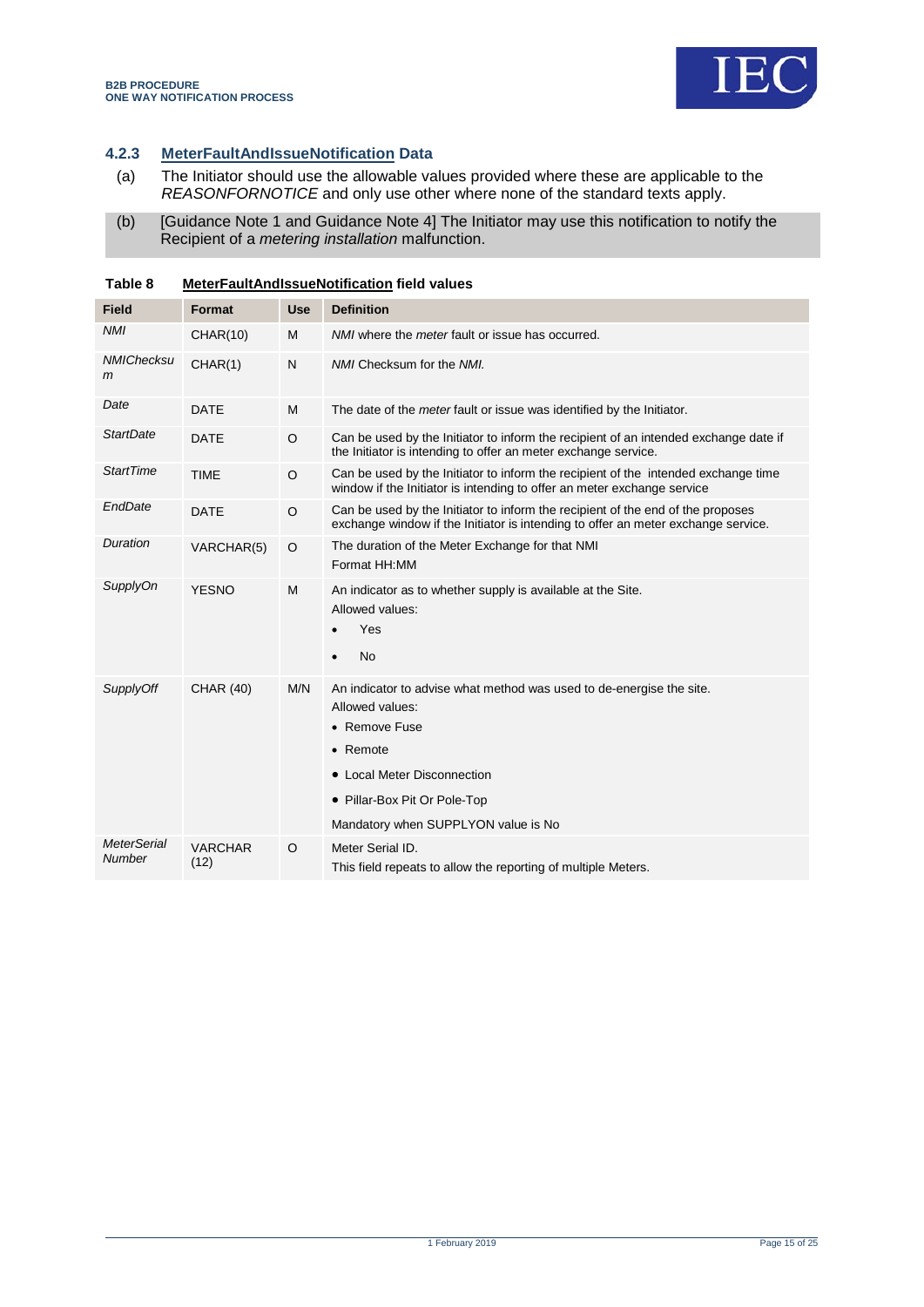

| <b>Field</b>        | Format                      | <b>Use</b> | <b>Definition</b>                                                                                                                                                                                                                                                                                                                                                                                                                                                                                                                                                                                                                                                                                                                                                                                                                                                                                                                                                                                                                                                                                                                                                                                                                                                                                                                                                                                                                                                                                                                                                                                                                                                                                                                                                                                                                                                  |
|---------------------|-----------------------------|------------|--------------------------------------------------------------------------------------------------------------------------------------------------------------------------------------------------------------------------------------------------------------------------------------------------------------------------------------------------------------------------------------------------------------------------------------------------------------------------------------------------------------------------------------------------------------------------------------------------------------------------------------------------------------------------------------------------------------------------------------------------------------------------------------------------------------------------------------------------------------------------------------------------------------------------------------------------------------------------------------------------------------------------------------------------------------------------------------------------------------------------------------------------------------------------------------------------------------------------------------------------------------------------------------------------------------------------------------------------------------------------------------------------------------------------------------------------------------------------------------------------------------------------------------------------------------------------------------------------------------------------------------------------------------------------------------------------------------------------------------------------------------------------------------------------------------------------------------------------------------------|
| ReasonForN<br>otice | VARCHAR(50<br>$\mathcal{E}$ | M          | The reason for <i>meter</i> fault or issue.<br>Allowed values:<br><b>Meter Family Failure</b><br>$\bullet$<br>(Used when a <i>meter</i> family has been determined to no longer meet rule<br>requirements/Australian Standards and must be replaced.)<br><b>Accuracy Failure</b><br>$\bullet$<br>(Used when a <i>meter</i> has been determined to be inaccurate and requires<br>replacement.)<br>Timeswitch/Controlled Load Failure<br>$\bullet$<br>(Used when a timeswitch has failed and a Controlled Load is required.)<br><b>Contactor Failure</b><br>$\bullet$<br>(Used when a load contactor has failed.)<br>No Display<br>$\bullet$<br>(Used when a <i>meters</i> display is not operating correctly and the <i>meter</i> requires<br>replacing.)<br><b>Communication Failure</b><br>$\bullet$<br>(The MP/MDP can't communicate with a remotely read meter.)<br><b>Meter Verification</b><br>$\bullet$<br>(Used where the DNSP has opened and resealed the meter seals and the<br>Recipient may need to check the seals.)<br>Malfunction<br>$\bullet$<br>(Used when the <i>meter</i> has malfunctioned and must be replaced.)<br>Area Event<br>$\bullet$<br>(Used when an area has been affected by an event such as HV injection, fire,<br>flood and the <i>meter</i> is likely to have failed.)<br>Metrology Threshold Breach<br>٠<br>(Used when a customers' consumption has breached a jurisdictional or <i>meter</i><br>capacity level.)<br>Meter Bypassed<br>$\bullet$<br>(Used where the <i>meter</i> has been bypassed enabling customers to remain on<br>supply.)<br><b>Physical Damage</b><br>$\bullet$<br>(Used where the <i>meter</i> has been physically damaged and no longer<br>functioning.)<br>Theft/Tampering<br>$\bullet$<br>(Used where theft of consumption has been identified and suspected tampering<br>of <i>meter.</i> )<br>Other |
| <b>Notes</b>        | <b>VARCHAR</b><br>(240)     | M/O        | Free text.<br>Mandatory when ReasonForNotice Other is used.                                                                                                                                                                                                                                                                                                                                                                                                                                                                                                                                                                                                                                                                                                                                                                                                                                                                                                                                                                                                                                                                                                                                                                                                                                                                                                                                                                                                                                                                                                                                                                                                                                                                                                                                                                                                        |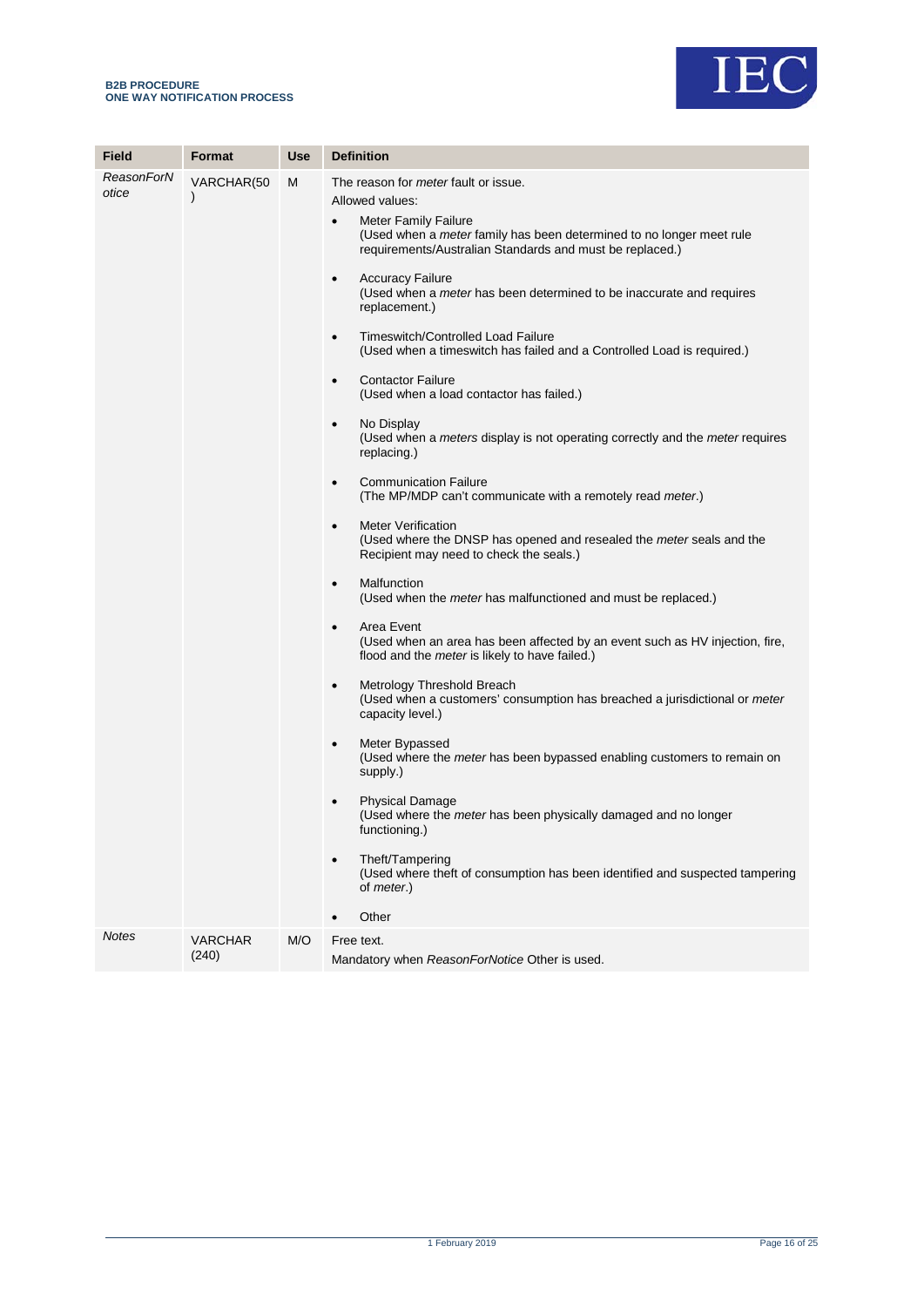

### **4.2.4 NoticeOfMeteringWorks Transaction Data**

(a) This transaction is designed to capture information required by the DNSP or other parties by agreement, from the field technician about the equipment added/removed on site.

| Table 9<br>NoticeOfMeteringWorks field values |                 |            |                                                                                                                                                                                                                                                                                                                                                                                                                                                                                                                                                                                                                             |
|-----------------------------------------------|-----------------|------------|-----------------------------------------------------------------------------------------------------------------------------------------------------------------------------------------------------------------------------------------------------------------------------------------------------------------------------------------------------------------------------------------------------------------------------------------------------------------------------------------------------------------------------------------------------------------------------------------------------------------------------|
| Field                                         | Format          | <b>Use</b> | <b>Definition</b>                                                                                                                                                                                                                                                                                                                                                                                                                                                                                                                                                                                                           |
| NomwID                                        | VARCHAR(12)     | M          | Initiator defined reference, used for reference and tracking. Must be a<br>new (unused) number, unique for the Initiator.                                                                                                                                                                                                                                                                                                                                                                                                                                                                                                   |
| NMI                                           | CHAR(10)        | M          | NMI where the <i>metering</i> work has occurred.                                                                                                                                                                                                                                                                                                                                                                                                                                                                                                                                                                            |
| NMIChecksum                                   | CHAR(1)         | N          | NMI Checksum for the NMI.                                                                                                                                                                                                                                                                                                                                                                                                                                                                                                                                                                                                   |
| WorkType                                      | VARCHAR(50)     | M          | The type of <i>metering</i> work completed.<br>Allowed values:<br><b>Exchange Equipment</b><br>(Work where an existing equipment is replaced by another<br>equipment)<br>Install Equipment<br>$\bullet$<br>(Work where an additional or new equipment is installed and existing<br>meters are not removed. Includes new sites.)<br><b>Remove Equipment</b><br>$\bullet$<br>(Work where an existing equipment is removed and no new<br>equipment is installed. May or may not result in LNSP making a NMI<br>extinct.)<br>Relocate<br>$\bullet$<br>(Work where the <i>metering installation</i> physically changes location) |
| FieldWorkDateTime                             | <b>DATETIME</b> | Μ          | The date and time of when the field work was completed.                                                                                                                                                                                                                                                                                                                                                                                                                                                                                                                                                                     |
| <i>CustomerClassificatio</i><br>nCode         | VARCHAR(15)     | M          | Describes the type of customer as per the NERR of the <i>metering</i><br>installation.<br>Allowed values:<br>• Residential<br>• Business                                                                                                                                                                                                                                                                                                                                                                                                                                                                                    |
| EnergisationStatus                            | VARCHAR (50)    | M          | Describes the energisation status of the metering installation at the<br>completion of the field work.<br>Allowed values:<br>Active<br>(Metering installation is energised)<br>Not Connected<br>(Metering installation is not connected to the connection point)<br>Deenergised Before Meter<br>$\bullet$<br>(Metering installation is energised up to an isolation point prior to the<br>meter)<br>Deenergised At Meter<br>$\bullet$<br>(Metering installation is energised up to the meter)<br>Deenergised After Meter<br>(Metering installation is energised. De-energisation is beyond the<br>meter)                    |

<span id="page-16-0"></span>**Table 9 NoticeOfMeteringWorks field values**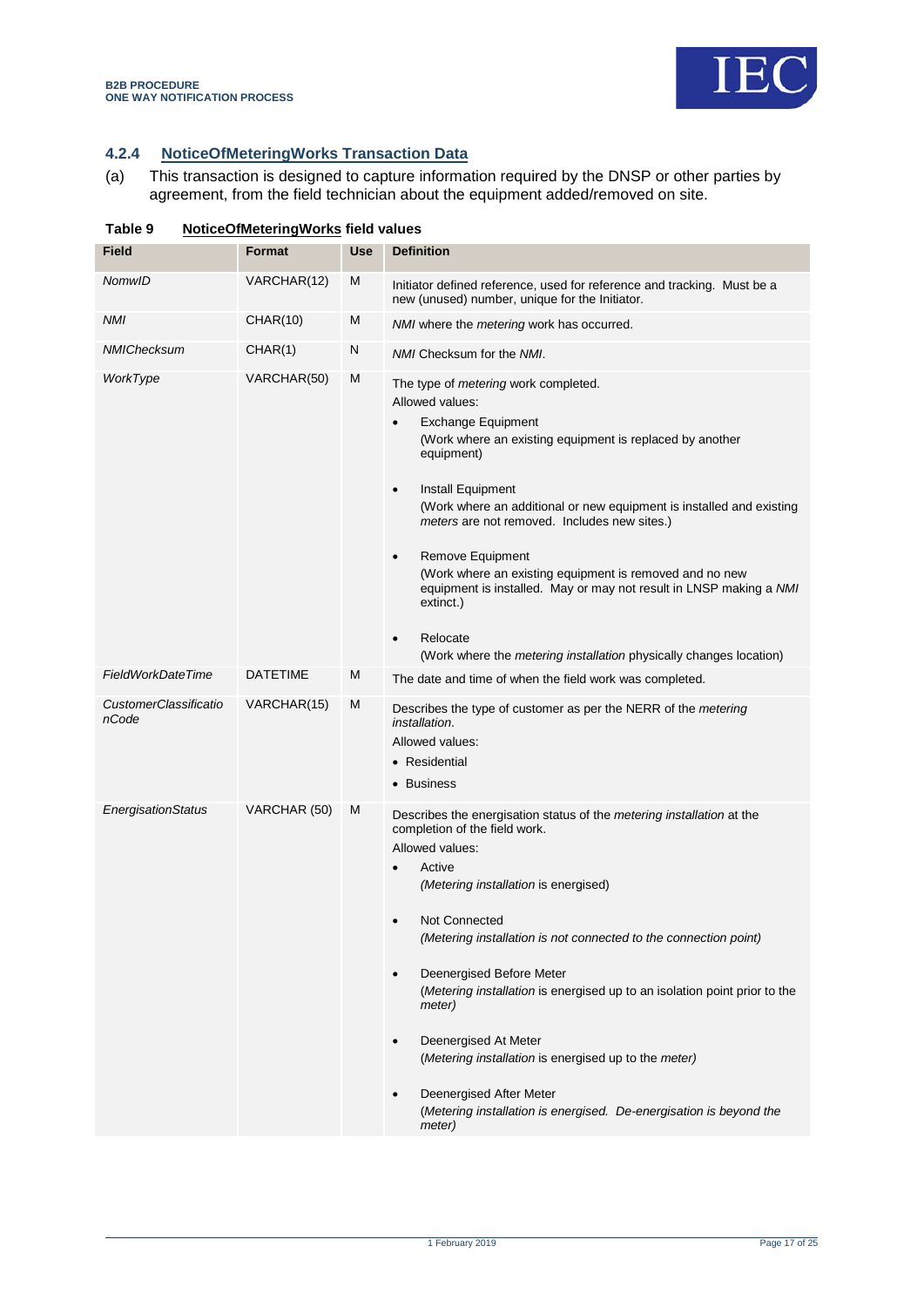



| <b>Field</b>                | Format                   | <b>Use</b> | <b>Definition</b>                                                                                                                                                                                                                                                                                |
|-----------------------------|--------------------------|------------|--------------------------------------------------------------------------------------------------------------------------------------------------------------------------------------------------------------------------------------------------------------------------------------------------|
| PrimaryVoltage              | VARCHAR(8)               | M          | Describes the network primary voltage the metering installation is<br>connected to.<br>Allowed values:<br>230V<br>$\bullet$<br>400V<br>$\bullet$<br><b>11KV</b><br>$\bullet$<br><b>22KV</b><br>$\bullet$<br>33KV<br>$\bullet$<br>66KV<br>$\bullet$<br>132KV<br>$\bullet$<br>Other HV             |
| Latitude                    | <b>NUMERIC</b><br>(s2.7) | R          | The angular measurement North or South of the equator in decimal<br>degrees (to 7 decimal places). Angles South of the equator will be<br>represented as negative values. Eg -37.8886755                                                                                                         |
| Longitude                   | NUMERIC<br>(s3.7)        | R          | The angular measurement East or West of the prime meridian in decimal<br>degrees (to 7 decimal places). Angles East of the Prime Meridian (eg<br>Australia) will be represented as positive values. Eg +145.1410361                                                                              |
| ParticipantID               | VARCHAR(10)              | M          | The Participant ID of the Metering Provider (MPB) the work is performed<br>for.                                                                                                                                                                                                                  |
| <b>TotalInstalledMeters</b> | NUM(2)                   | M          | Number of new <i>meters</i> installed at the site.                                                                                                                                                                                                                                               |
| <b>MeterSerialNumber</b>    | VARCHAR(12)              | M/N        | Meter Serial ID -<br>This field repeats if more than one <i>meter</i> has been installed at the<br>completion of the field work.<br>This field is not required if a <i>meter</i> has not been installed.                                                                                         |
| SupplyPhase                 | VARCHAR(20)              | M/N        | Describes the number of phases connected to the meter.<br>Allowed values:<br>1-Phase<br>$\bullet$<br>2-Phase<br>$\bullet$<br>3-Phase<br>$\bullet$<br><b>Other Multi-Phase</b><br>This field repeats for each MeterSerialNumber.<br>This field is not required if a meter has not been installed. |
| GeneralSupply               | <b>YESNO</b>             | M/N        | The meter has a register measuring export energy and is not controlled by<br>a network approved equipment.<br>Allowed values:<br>Yes<br>No<br>This field repeats for each MeterSerialNumber.<br>This field is not required if a meter has not been installed.                                    |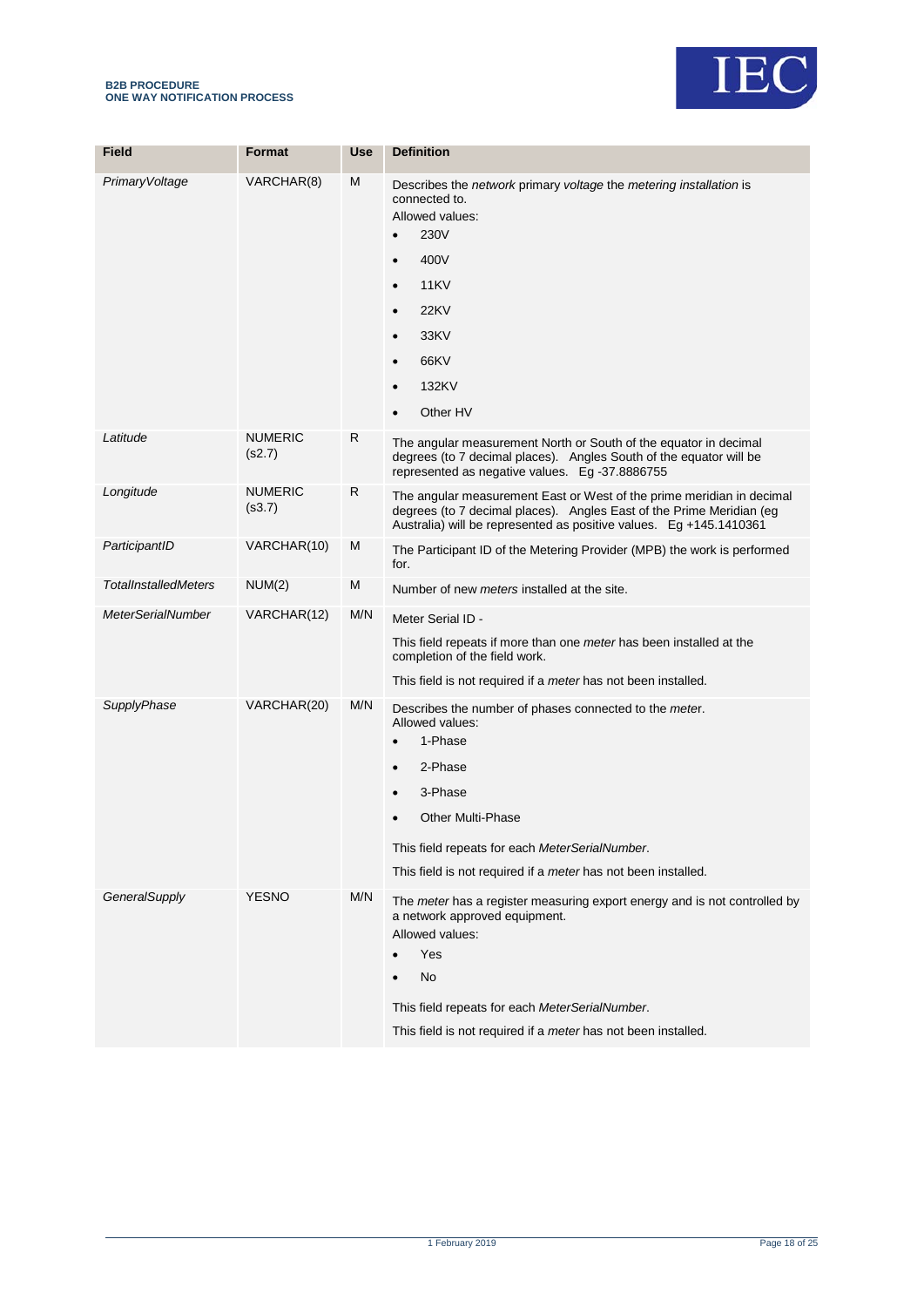



| <b>Field</b>                            | <b>Format</b> | <b>Use</b> | <b>Definition</b>                                                                                                                                                                                                                                                                                                                                                                                                                                                          |
|-----------------------------------------|---------------|------------|----------------------------------------------------------------------------------------------------------------------------------------------------------------------------------------------------------------------------------------------------------------------------------------------------------------------------------------------------------------------------------------------------------------------------------------------------------------------------|
|                                         |               |            |                                                                                                                                                                                                                                                                                                                                                                                                                                                                            |
| ControlledLoad                          | VARCHAR(3)    | M/N        | The <i>meter</i> has a register measuring export energy and is controlled by a<br>network approved equipment configuration to align with the network's 1st<br>controlled load offer.<br>Allowed values:<br>Yes<br>No<br>This field repeats for each MeterSerialNumber.<br>This field is not required if a meter has not been installed                                                                                                                                     |
| GenerationType                          | VARCHAR(5)    | M/N        | Indicates whether the <i>meter</i> is configured to measure the import of<br>energy.<br>Allowed values:<br>Net<br>Gross<br>None<br>This field repeats for each MeterSerialNumber.<br>This field is not required if a <i>meter</i> has not been installed.                                                                                                                                                                                                                  |
| <b>TotalInstalledNetwork</b><br>Devices | NUM(2)        | M          | Number of new <i>network devices</i> installed at the site.                                                                                                                                                                                                                                                                                                                                                                                                                |
| NetworkDeviceNumbe<br>r                 | VARCHAR(12)   | M/N        | Faceplate serial number of the <i>network device</i> that has been installed.<br>This field repeats if more than one <i>network device</i> has been installed at<br>the completion of the field work.<br>This field is not required if a <i>network device</i> has not been installed.                                                                                                                                                                                     |
| NetworkDeviceLocatio<br>n               | VARCHAR(14)   | M/N        | Describes where the <i>network device</i> is located in relation to the meter.<br>Allowed values:<br><b>Before Meter</b><br>$\bullet$<br>(Network device is electrically connected before the meter)<br><b>After Meter</b><br>$\bullet$<br>(Network device is electrically connected after the meter)<br>Mandatory for each NetworkDeviceNumber provided.<br>This field repeats if more than one network device has been installed at<br>the completion of the field work. |
| ControlEquipmentNum<br>ber              | VARCHAR(12)   | R/N        | Faceplate serial number of the control equipment. If the control<br>equipment is part of a <i>meter</i> then this should match the<br>MeterSerialNumber.<br>Required unless customer owned.<br>This field repeats if more than one ControlEquipmentNumber has been<br>installed at the completion of the field work.                                                                                                                                                       |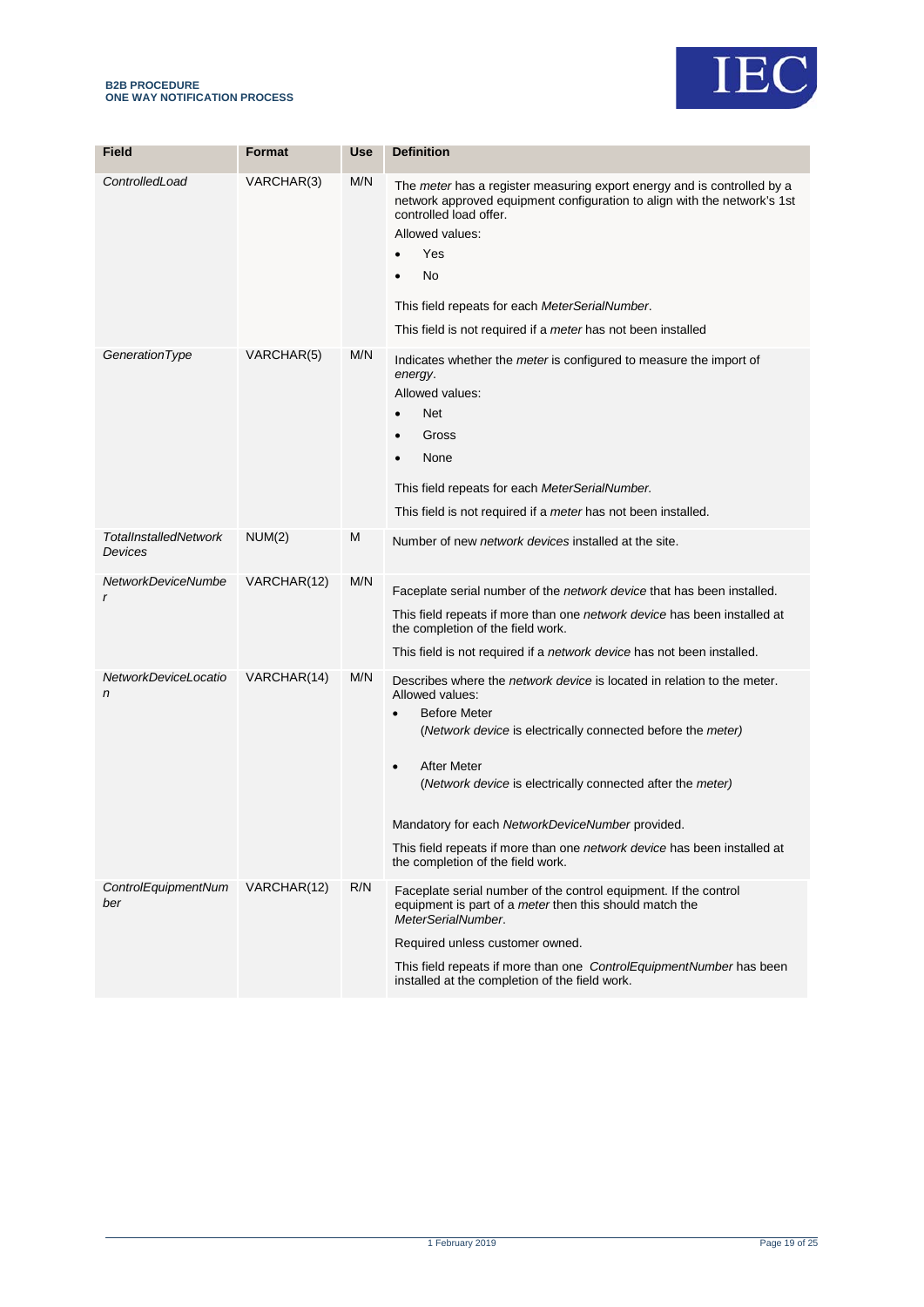

| Field                                      | <b>Format</b> | Use | <b>Definition</b>                                                                                                                                                                                                                                                                                                                                                                                                                                                                                                                                                                                                                                                                                                                                                                                                                  |
|--------------------------------------------|---------------|-----|------------------------------------------------------------------------------------------------------------------------------------------------------------------------------------------------------------------------------------------------------------------------------------------------------------------------------------------------------------------------------------------------------------------------------------------------------------------------------------------------------------------------------------------------------------------------------------------------------------------------------------------------------------------------------------------------------------------------------------------------------------------------------------------------------------------------------------|
| ControlEquipmentTyp<br>e                   | VARCHAR(25)   | R/N | Describes the type of control equipment that has been installed on behalf<br>of the LNSP.<br>Allowed values:<br><b>Internal Relay</b><br>$\bullet$<br>(The load is controlled using a frequency controlled relay located<br>inside the <i>meter</i> )<br><b>External Relay</b><br>$\bullet$<br>(The load is controlled using a frequency controlled relay located<br>outside the <i>meter</i> )<br>Internal Time Switch<br>$\bullet$<br>(The load is controlled using a time switch located inside the <i>meter</i> )<br><b>External Time Switch</b><br>$\bullet$<br>(The load is controlled using a time switch located outside the <i>meter</i> )<br>This field repeats if more than one ControlEquipmentNumber has been<br>installed at the completion of the field work.<br>Required for each ControlEquipmentNumber provided. |
| ControlChannel                             | VARCHAR(12)   | R/N | Describes key settings of the control equipment. As defined by the<br>network.<br>This field repeats for each ControlEquipmentNumber.<br>Required for each ControlEquipmentNumber provided.                                                                                                                                                                                                                                                                                                                                                                                                                                                                                                                                                                                                                                        |
| <b>ControlConnectedMet</b><br>erNumber     | VARCHAR(12)   | R/N | Meter Serial ID of the meter connected to the control equipment.<br>This field repeats for each ControlEquipmentNumber.<br>Required for each ControlEquipmentNumber provided if the control<br>equipment is associated with a meter.                                                                                                                                                                                                                                                                                                                                                                                                                                                                                                                                                                                               |
| <b>TransformerNumber</b>                   | VARCHAR(12)   | M/N | Faceplate serial number of the instrument <i>transformer</i> that has been<br>installed.<br>This field repeats if more than one <i>transformer</i> has been installed at the<br>completion of field work.<br>This field is not required if a <i>transformer</i> has not been installed.                                                                                                                                                                                                                                                                                                                                                                                                                                                                                                                                            |
| <b>TransformerType</b>                     | VARCHAR(2)    | M/N | Describes the type of instrument transformer.<br>Allowed values:<br><b>CT</b><br>(Equipment used to transform current levels)<br>VT<br>$\bullet$<br>(Equipment used to transform voltage levels)<br>This field repeats for each TransformerNumber.<br>This field is not required if a Transformer has not been installed.                                                                                                                                                                                                                                                                                                                                                                                                                                                                                                          |
| <b>TransformerRatio</b>                    | VARCHAR(20)   | M/N | Describes the instrument <i>transformer</i> connected ratio. E.g. 100/10.<br>This field is not required if a <i>Transformer</i> has not been installed.                                                                                                                                                                                                                                                                                                                                                                                                                                                                                                                                                                                                                                                                            |
| <b>TransformerConnecte</b><br>dMeterNumber | VARCHAR(12)   | R   | Meter Serial ID of the <i>meter</i> connected to the instrument <i>transformer</i> .<br>This field repeats for each TransformerNumber.                                                                                                                                                                                                                                                                                                                                                                                                                                                                                                                                                                                                                                                                                             |
| <b>TotalRemovedMeters</b>                  | NUM(2)        | R   | Number of existing meters removed from the site.                                                                                                                                                                                                                                                                                                                                                                                                                                                                                                                                                                                                                                                                                                                                                                                   |
| <b>TotalRemovedOther</b>                   | NUM(2)        | R   | Number of existing network or other devices removed from the site.                                                                                                                                                                                                                                                                                                                                                                                                                                                                                                                                                                                                                                                                                                                                                                 |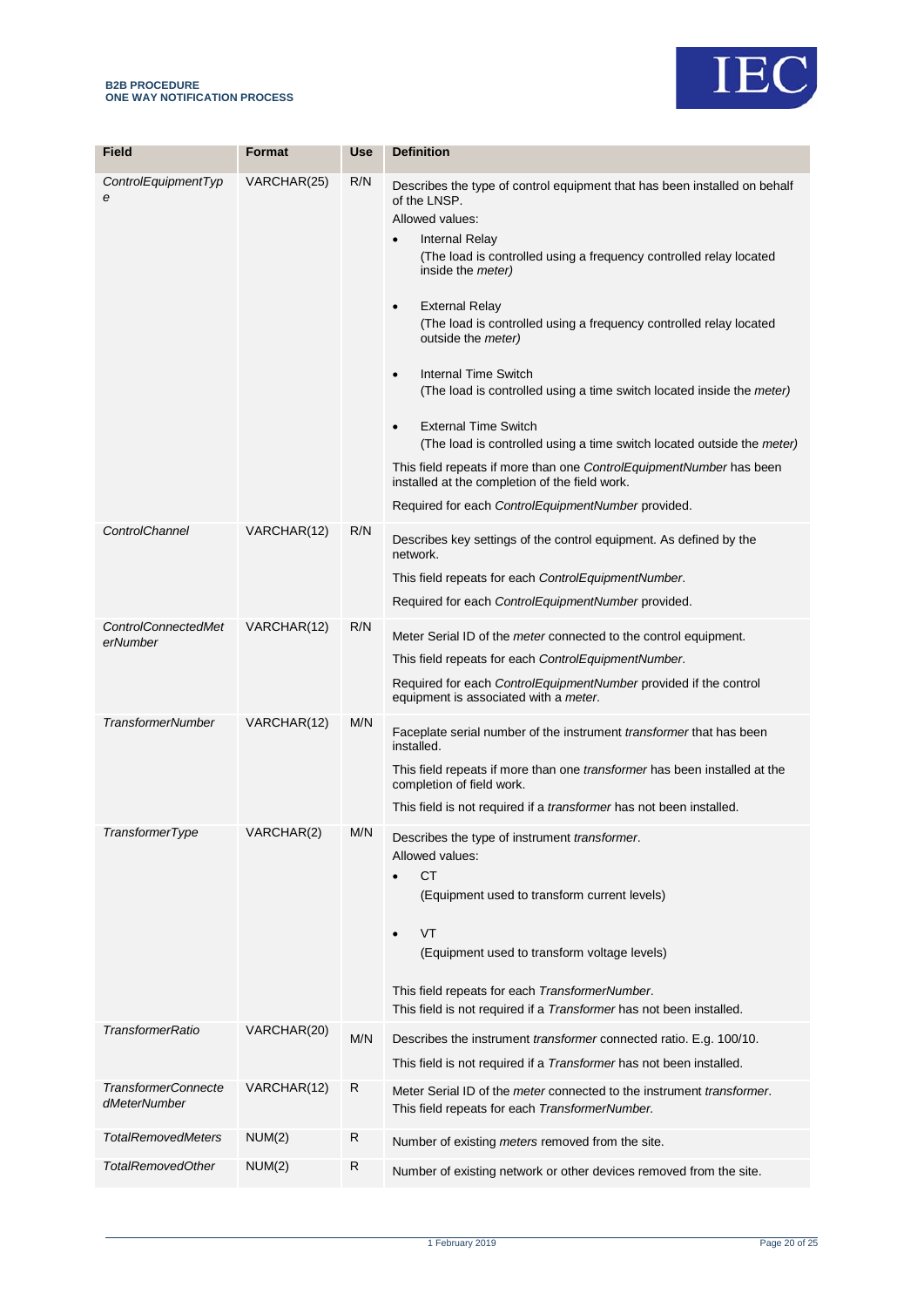#### **B2B PROCEDURE ONE WAY NOTIFICATION PROCESS**



| <b>Field</b>                   | Format                       | <b>Use</b> | <b>Definition</b>                                                                                                                                                                                                                                                                                                                                                                                                                                                                                                                                                                                                                                                                     |
|--------------------------------|------------------------------|------------|---------------------------------------------------------------------------------------------------------------------------------------------------------------------------------------------------------------------------------------------------------------------------------------------------------------------------------------------------------------------------------------------------------------------------------------------------------------------------------------------------------------------------------------------------------------------------------------------------------------------------------------------------------------------------------------|
| RemovedEquipmentN<br>umber     | VARCHAR(12)                  | M/N        | Faceplate serial number of the removed equipment.                                                                                                                                                                                                                                                                                                                                                                                                                                                                                                                                                                                                                                     |
|                                |                              |            | This field repeats if more than one meter or network device or other<br>equipment has been removed at the completion of field work.                                                                                                                                                                                                                                                                                                                                                                                                                                                                                                                                                   |
|                                |                              |            | This field is not required when no <i>meter</i> has been removed or repurposed<br>or equipment number cannot be identified.                                                                                                                                                                                                                                                                                                                                                                                                                                                                                                                                                           |
| RemovedEquipmentT<br>ype       | VARCHAR(25)                  | M/N        | Describes the type of equipment that was removed.<br>Allowed values:<br><b>Basic Meter</b><br>$\bullet$<br>(A meter that is classified as a type 6 meter)<br><b>Interval Meter</b><br>$\bullet$<br>(A meter that is not classified as a type 6 meter)<br><b>Network Device</b><br>$\bullet$<br>(As per the NER)<br><b>Control Equipment</b><br>$\bullet$<br>(Equipment used to control the load)<br>Instrument Transformer<br>$\bullet$<br>(Equipment used to transform voltage or current levels)<br>This field repeats for each Removed Equipment Number.<br>Mandatory for each RemovedEquipmentNumber provided.<br>This field is not required when equipment has not been removed. |
| RemovedRegister                | VARCHAR(10)                  | M/N        |                                                                                                                                                                                                                                                                                                                                                                                                                                                                                                                                                                                                                                                                                       |
|                                |                              |            | Register identifier of the removed basic meter. Register reads to be<br>recorded as displayed in the meter.                                                                                                                                                                                                                                                                                                                                                                                                                                                                                                                                                                           |
|                                |                              |            | This field may repeat more than once for each<br>RemovedEquipmentNumber.                                                                                                                                                                                                                                                                                                                                                                                                                                                                                                                                                                                                              |
|                                |                              |            | Mandatory if the RemovedEquipmentType is Basic Meter.                                                                                                                                                                                                                                                                                                                                                                                                                                                                                                                                                                                                                                 |
| <b>RemovedMeterReadin</b><br>g | VARCHAR(15)                  | M/N        | Register read for the corresponding register. Values must include any<br>leading zeros and trailing zeros as per the physical dial format. Values<br>must be exclusive of <i>meter</i> multipliers.<br>This field is mandatory for each Removed Register.<br>Mandatory if the RemovedEquipmentType is Basic Meter or where a<br>Basic Meter is repurposed and left onsite.                                                                                                                                                                                                                                                                                                            |
| <b>Notes</b>                   | VARCHAR(240<br>$\mathcal{E}$ | O          | Free text.                                                                                                                                                                                                                                                                                                                                                                                                                                                                                                                                                                                                                                                                            |
|                                |                              |            |                                                                                                                                                                                                                                                                                                                                                                                                                                                                                                                                                                                                                                                                                       |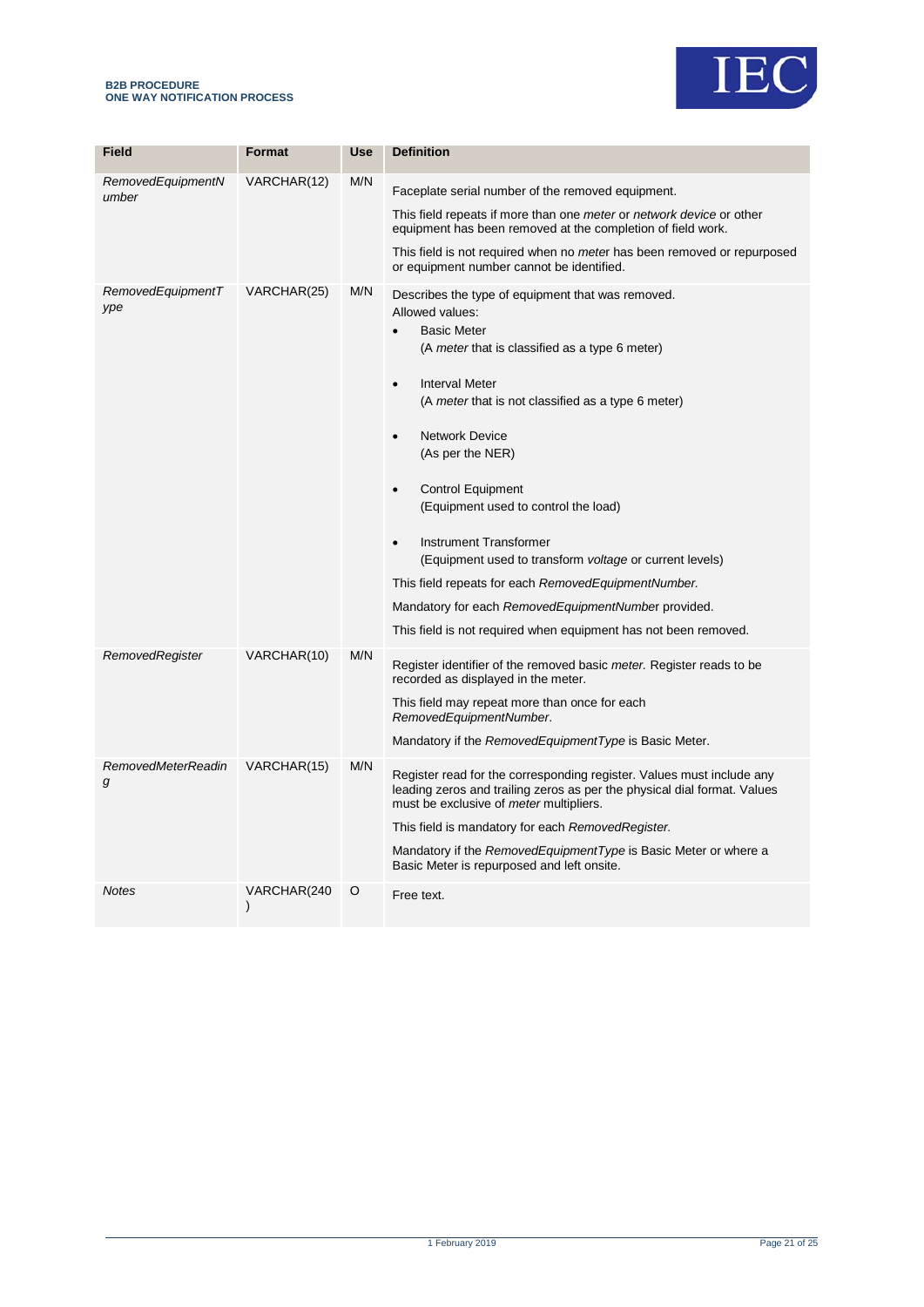

### **4.2.5 NotifiedParty Transaction Data**

Key

- $M =$  Mandatory (must be provided in all situations).
- $R$  = Required (must be provided if this information is available or has changed).
- O = Optional (may be provided and should be used if provided).
- N = Not required (not required and may be ignored if provided).

| <b>Field</b>                          | Format          | <b>Use</b> | <b>Definition</b>                                                                                                                                                                                                                                                                                                                                                                                                                                                                                                                                                         |
|---------------------------------------|-----------------|------------|---------------------------------------------------------------------------------------------------------------------------------------------------------------------------------------------------------------------------------------------------------------------------------------------------------------------------------------------------------------------------------------------------------------------------------------------------------------------------------------------------------------------------------------------------------------------------|
| InitiatorID                           | VARCHAR(10)     | M          | Initiator's Participant ID of the ServiceOrderRequest.                                                                                                                                                                                                                                                                                                                                                                                                                                                                                                                    |
| SORecipientID                         | VARCHAR(10)     | м          | Recipient's Participant ID of the ServiceOrderRequest.                                                                                                                                                                                                                                                                                                                                                                                                                                                                                                                    |
| <b>NMI</b>                            | <b>CHAR(10)</b> | M          | NMI that the notification relates to.                                                                                                                                                                                                                                                                                                                                                                                                                                                                                                                                     |
| <b>NMIChecksum</b>                    | CHAR(1)         | N          | NMI Checksum for the NMI.                                                                                                                                                                                                                                                                                                                                                                                                                                                                                                                                                 |
| ServiceOrderID                        | VARCHAR(15)     | M          | A defined reference, used for reference and tracking.<br>Format must exactly match that used in the ServiceOrderRequest (including<br>leading or trailing zeros and spaces).                                                                                                                                                                                                                                                                                                                                                                                              |
| ServiceOrderType                      | VARCHAR(22)     | M          | ServiceOrderType as specified in the ServiceOrderRequest; the list of codes are<br>specified in the B2B Procedure Service Order Process.                                                                                                                                                                                                                                                                                                                                                                                                                                  |
| ServiceOrderSubT<br>ype               | VARCHAR(40)     | M          | ServiceOrderSubType as specified in the ServiceOrderRequest; the list of codes<br>are specified in the B2B Procedure Service Order Process.                                                                                                                                                                                                                                                                                                                                                                                                                               |
| ScheduledDate                         | <b>DATE</b>     | M          | ScheduledDate as specified in the ServiceOrderRequest.                                                                                                                                                                                                                                                                                                                                                                                                                                                                                                                    |
| <b>ActualDateAndTim</b><br>$\epsilon$ | <b>DATETIME</b> | R          | ActualDateAndTime as specified in the ServiceOrderResponse.                                                                                                                                                                                                                                                                                                                                                                                                                                                                                                               |
| <i>NotificationStatus</i>             | VARCHAR(30)     | м          | Allowed values:<br><b>SO Requested</b><br>$\bullet$<br><b>SO Rejected</b><br>$\bullet$<br>SO Completion<br>$\bullet$<br><b>Accepted by Notified Party</b><br>$\bullet$<br><b>Rejection by Notified Party</b><br>$\bullet$<br><b>Notified Party Stopped</b>                                                                                                                                                                                                                                                                                                                |
| RefTransaction                        | aseXML          | M/N        | Copy of the transaction the notification relates to. Depending on the<br>Notification Status of the notification, the contents must be one of the following:<br>ServiceOrderRequest<br>$\bullet$<br>BusinessAcceptance/Rejection (sent by the Recipient in response to the<br>$\bullet$<br>ServiceOrderRequest)<br>ServiceOrderResponse<br>$\bullet$<br><b>BusinessAcceptance from Notified Party</b><br>$\bullet$<br><b>BusinessRejection from incorrect Notified Party</b><br>Refer to the B2B Procedure Service Order Process for the transaction data<br>definitions. |

<span id="page-21-0"></span>**Table 10 NotifiedParty field values**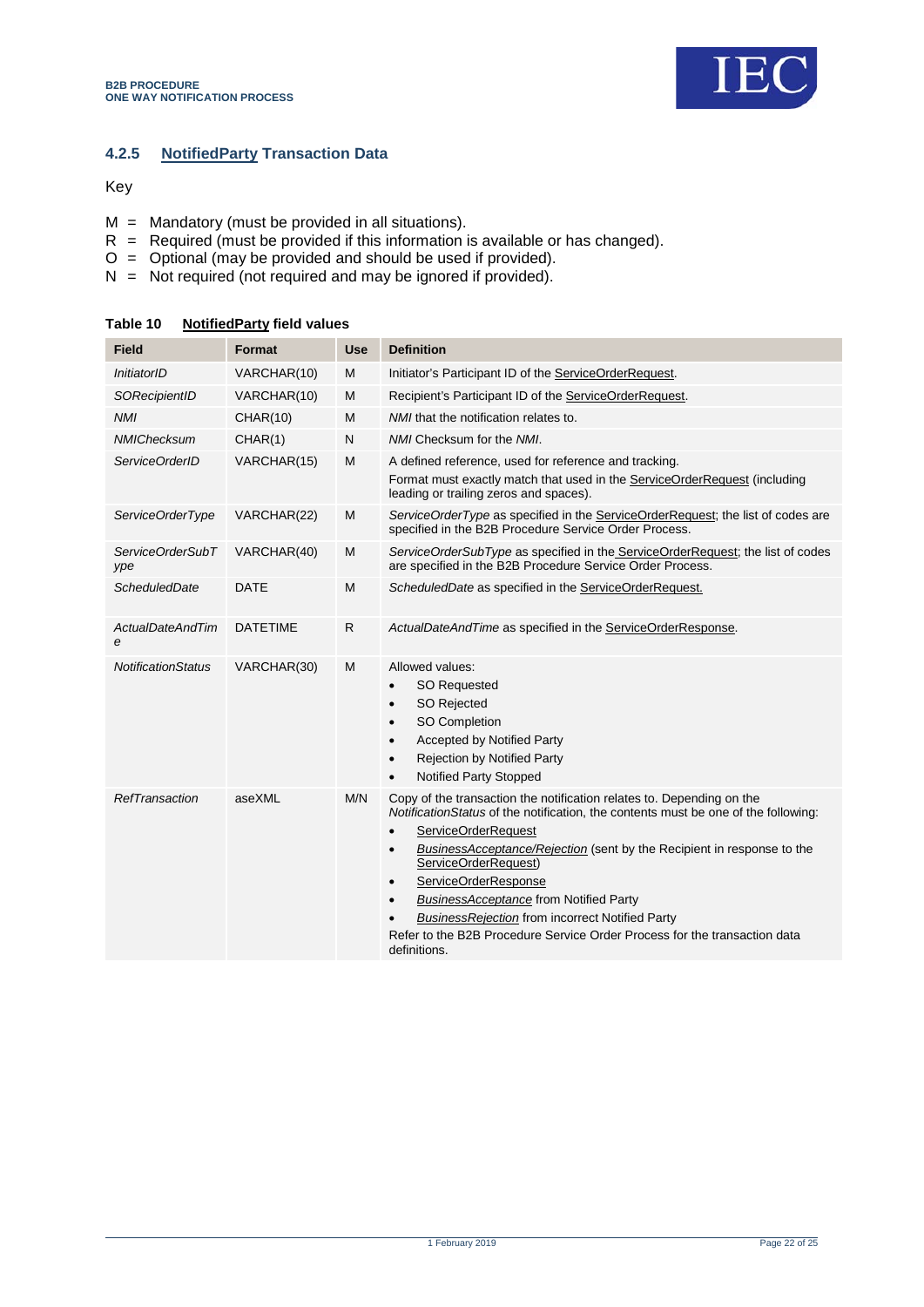

#### **4.2.5.1 Usage of** *NotificationStatus* **and** *RefTransaction*

(a) The table below details the usage of *NotificationStatus* value and *RefTransaction* contents in the <u>NotifiedParty</u> transaction. Refer to the B2B Procedure Service Order Process for Participant obligations.

<span id="page-22-0"></span>

| Table 11 |  | <b>NotificationStatus and RefTransaction field values</b> |
|----------|--|-----------------------------------------------------------|
|----------|--|-----------------------------------------------------------|

| <b>Timing Point/Scenario</b>                                                                                                                                                                                                                                                                           | <b>NotificationStatus</b>        | <b>RefTranasction</b>                                                                                    |
|--------------------------------------------------------------------------------------------------------------------------------------------------------------------------------------------------------------------------------------------------------------------------------------------------------|----------------------------------|----------------------------------------------------------------------------------------------------------|
| 1. a Recipient provides a positive Business Receipt for a<br><b>ServiceOrderRequest</b>                                                                                                                                                                                                                | 'SO Requested'                   | ServiceOrderRequest                                                                                      |
| 2. a Recipient provides a negative<br>BusinessAcceptance/Rejection for a<br><b>ServiceOrderRequest</b>                                                                                                                                                                                                 | 'SO Rejected'                    | <b>BusinessAcceptance/Rejection (sent by the</b><br>Recipient in response to the<br>ServiceOrderRequest) |
| 3. a ServiceOrderResponse is sent by the Recipient                                                                                                                                                                                                                                                     | 'SO Completion'                  | ServiceOrderResponse                                                                                     |
| 4. a Notified Party has accepted a NotifiedParty<br>transaction (and the Initiator has specified the Notified<br>Party/s in the related ServiceOrderRequest).<br>Note: If managed by the e-Hub, Initiators have the ability                                                                            | 'Accepted by Notified<br>Party'  | <b>BusinessAcceptance from Notified Party</b>                                                            |
| to opt-in to receiving this status (off by default).                                                                                                                                                                                                                                                   |                                  |                                                                                                          |
| Note: Where the Initiator has elected to manage<br>notifications to Notified Parties separately, this<br>NotifiedParty transaction is not applicable, as the normal<br>acknowledgement patterns will apply (Notified Party will<br>send the negative BusinessAcceptance/Rejection to the<br>Initiator) |                                  |                                                                                                          |
| 5. a Notified Party has rejected a NotifiedParty<br>transaction (and the Initiator has specified the Notified<br>Party/s in the related ServiceOrderRequest)                                                                                                                                           | 'Rejection by Notified<br>Party' | <b>BusinessRejection from incorrect Notified</b><br>Party                                                |
| Note: Where the Initiator has elected to manage<br>notifications to Notified Parties separately, this<br>NotifiedParty transaction is not applicable, as the normal<br>acknowledgement patterns will apply (Notified Party will<br>send the negative BusinessAcceptance/Rejection to the<br>Initiator) |                                  |                                                                                                          |
| 6. a Notified Party has a stop file in place and the<br>notification is unable to be delivered.                                                                                                                                                                                                        | 'Notified Party<br>Stopped'      | The corresponding RefTransaction contents<br>for the notification that was undeliverable.                |
| Note: Where the Initiator has elected to manage<br>notifications to Notified Parties separately, this<br>NotifiedParty transaction is not applicable, as the normal<br>acknowledgement patterns will apply.                                                                                            |                                  |                                                                                                          |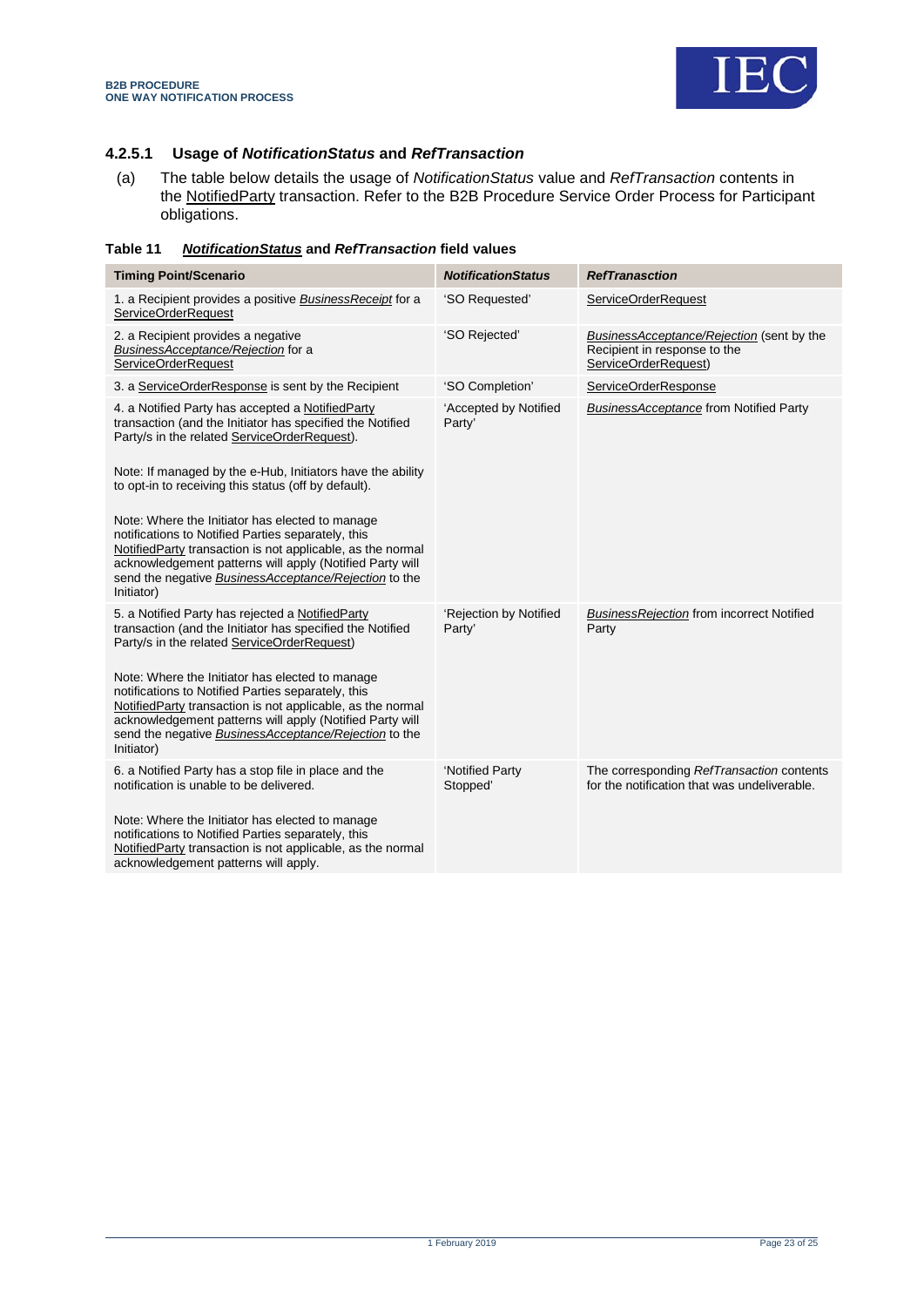

### <span id="page-23-0"></span>**5 BusinessAcceptance/Rejection Transaction Data**

Key

- $M =$  Mandatory (must be provided in all situations).
- $R$  = Required (must be provided if this information is available or has changed).
- $O =$  Optional (may be provided and should be used if provided).
- $N = Not required (not required and may be ignored if provided).$ 
	- (a) A Participant must ensure that a *BusinessAcceptance/Rejection* transaction has a Status field completed as follows;

<span id="page-23-1"></span>

| Table 12 | <b>BusinessAccept/Reject Codes for CSV Payload</b> |
|----------|----------------------------------------------------|
|----------|----------------------------------------------------|

| <b>Field</b>  | Format      | <b>Use</b> | <b>Definition</b>                                                                                                             |  |  |  |
|---------------|-------------|------------|-------------------------------------------------------------------------------------------------------------------------------|--|--|--|
| <b>Status</b> | Enumeration | М          | Allowed values<br>Accept<br>Reiect<br>A code to indicate the reason for the rejection. Applicable codes are in<br>section 5.1 |  |  |  |

(b) If the Status is not "Accept", a Participant must ensure that the following Event block is provided.

<span id="page-23-2"></span>

|  | Table 13 Business Reject - Event Block for CSV Payload |  |  |
|--|--------------------------------------------------------|--|--|
|--|--------------------------------------------------------|--|--|

| <b>Field</b> | Format               | <b>Use</b> | <b>Definition</b>                                                                                                                                                                                                                                                                                                                                    |
|--------------|----------------------|------------|------------------------------------------------------------------------------------------------------------------------------------------------------------------------------------------------------------------------------------------------------------------------------------------------------------------------------------------------------|
| EventCode    | NUMERIC(4)           | м          | A code to indicate acceptance or the reason for the rejection refer Table 15                                                                                                                                                                                                                                                                         |
| KeyInfo      | NUMERIC(15)          | O/N        | If this field is populated with a number, the number is the record number within the<br><i>NotificationDetail</i> that the event occurred. If the field is not populated, the<br>EventCode refers to the aseXML transaction, not a specific line within the data.                                                                                    |
| Context      | <b>FventContext</b>  | O/N        | The data element in the received Business Document that caused the event. For<br>an error in the NotificationDetail (Keylnfo is populated) this will be a copy of the line<br>where the event was found. Where the line is longer than the field size available,<br>the field is to be fully populated starting from the first character of the line |
| Explanation  | Unlimited<br>Varchar | M/O        | An explanation of the event. Mandatory where the business event requires an<br>explanation.                                                                                                                                                                                                                                                          |

#### <span id="page-23-3"></span>**Table 14** *BusinessAcceptance/Rejection* **data for XML Payload**

| Format                             | <b>Use</b> | <b>Definition</b>                                                                                                                             |
|------------------------------------|------------|-----------------------------------------------------------------------------------------------------------------------------------------------|
| NUMERIC(4)                         | м          | A code to indicate acceptance or the reason for the rejection. Refer to section 5.1                                                           |
| VARCHAR(15)                        | M          | In response to a NoticeOfMeteringWorks, the NomwID of the transaction being<br>accepted or rejected.                                          |
|                                    |            | In response to a NotifiedParty transaction, the ServiceOrderID that the notification<br>relates to.                                           |
|                                    |            | In response to a PlannedInterruptionNotification or MeterFaultAndIssueNotification,<br>the NMI of the transaction being accepted or rejected. |
| <b>FVFNT</b><br><b>CONTEXT</b>     | $\circ$    | The Data Element in the received Business Document (eg. MeterSerialNumber)<br>that causes the Event.                                          |
| <b>UNLIMITED</b><br><b>VARCHAR</b> | M/O        | An explanation of the event. Must be provided where the Business Event requires<br>an Explanation.                                            |
|                                    |            |                                                                                                                                               |